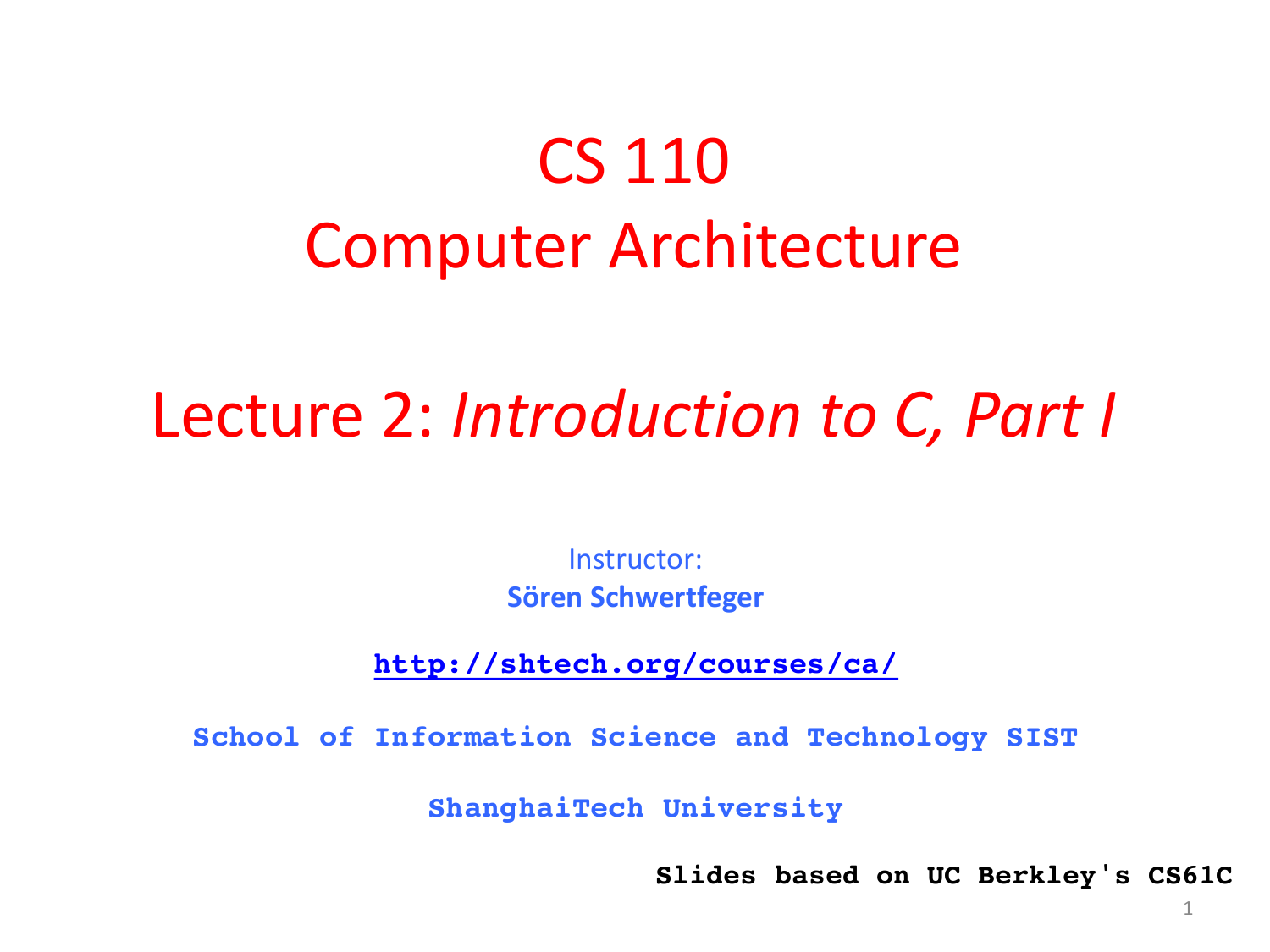## Agenda

- Everything is a Number
- Compile vs. Interpret
- Administrivia
- Quick Start Introduction to C
- Pointers
- And in Conclusion, ...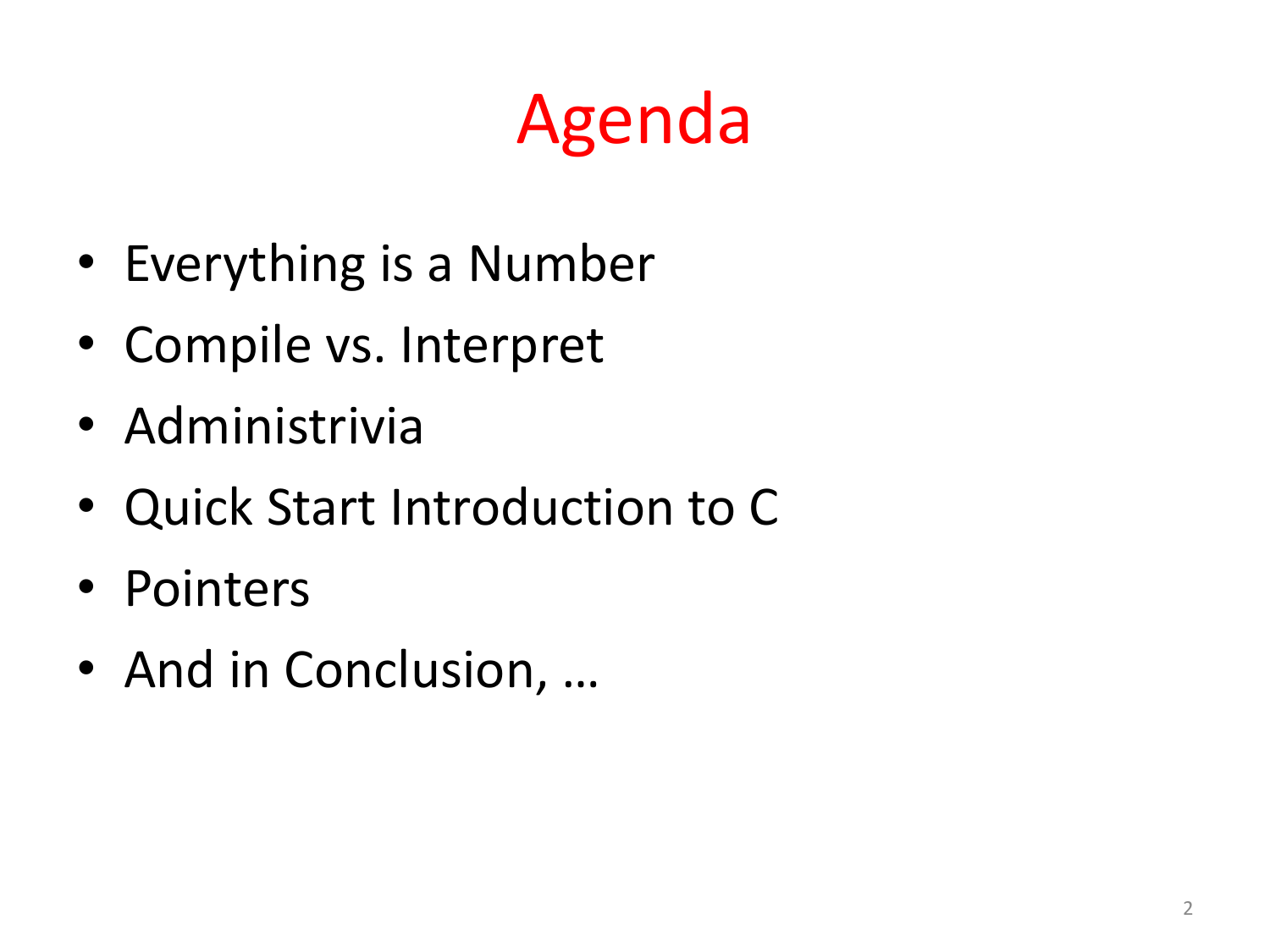# Agenda

- Everything is a Number
- Compile vs. Interpret
- Administrivia
- Quick Start Introduction to C
- Pointers
- And in Conclusion, ...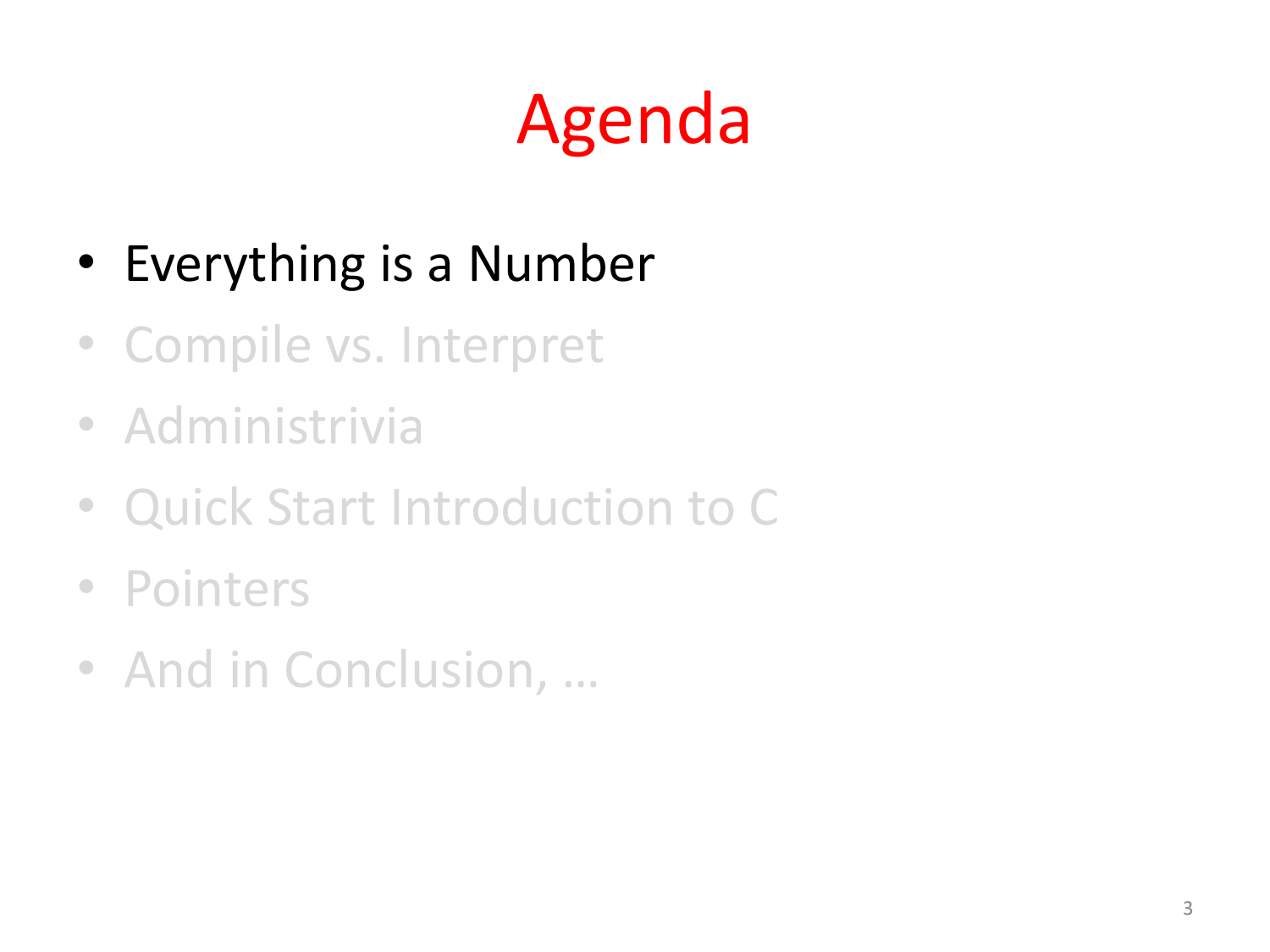#### BIG IDEA: Bits can represent anything!!

- Characters?
	- 26 letters  $\Rightarrow$  5 bits (2<sup>5</sup> = 32)
	- upper/lower case + punctuation
		- $\Rightarrow$  7 bits (in 8) ("ASCII")
	- standard code to cover all the world's languages  $\Rightarrow$  8,16,32 bits ("Unicode")
		- www.unicode.com
- Logical values?
	- $-$  0  $\rightarrow$  False, 1  $\rightarrow$  True
- colors ? Ex:



- locations / addresses? commands?
- MEMORIZE: N bits  $\Leftrightarrow$  at most 2<sup>N</sup> things

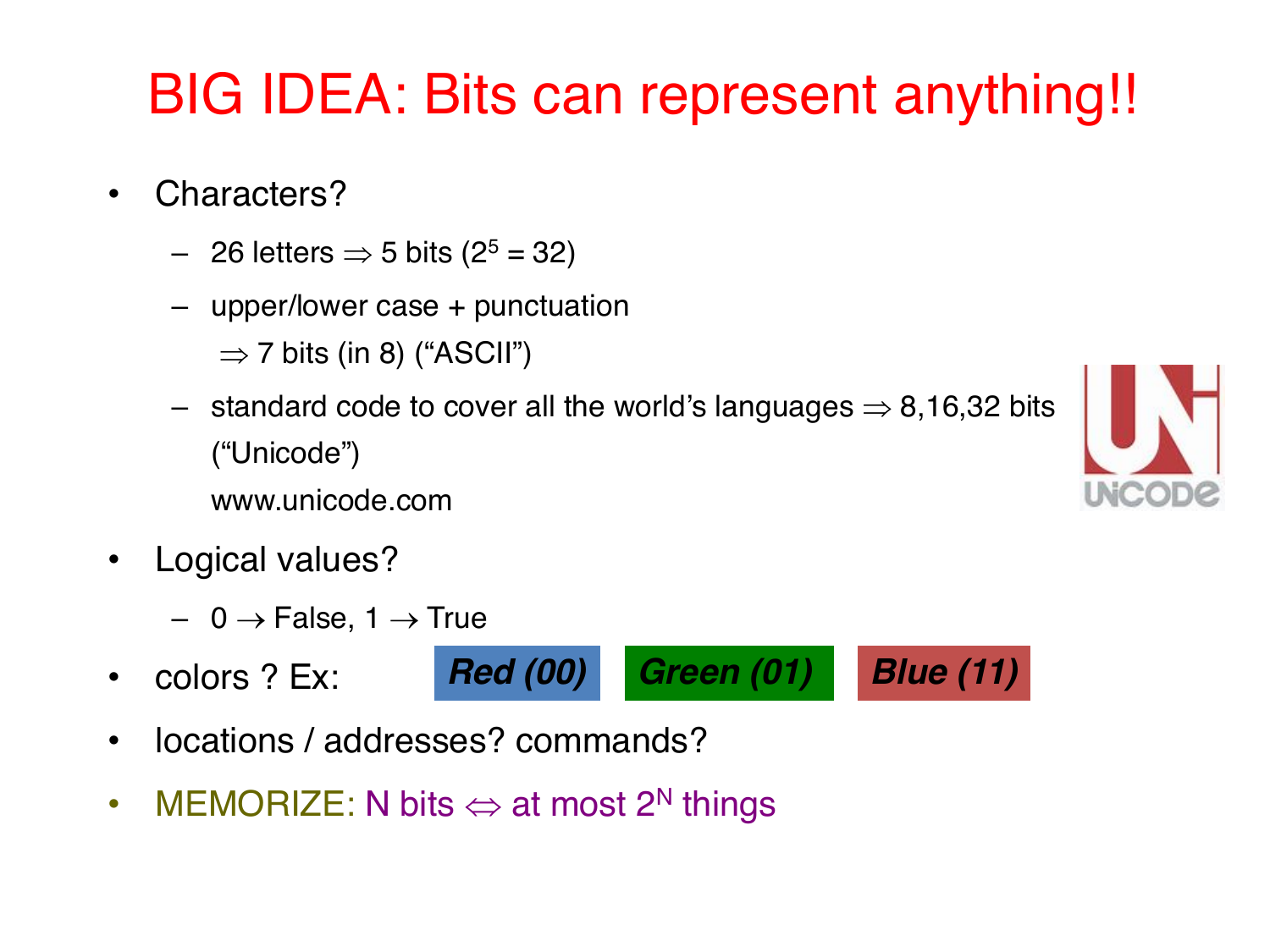#### Key Concepts

- Inside computers, everything is a number
- But numbers usually stored with a fixed size – 8-bit bytes, 16-bit half words, 32-bit words, 64-bit double words, ...
- Integer and floating-point operations can lead to results too big/small to store within their representations: *overflow*/*underflow*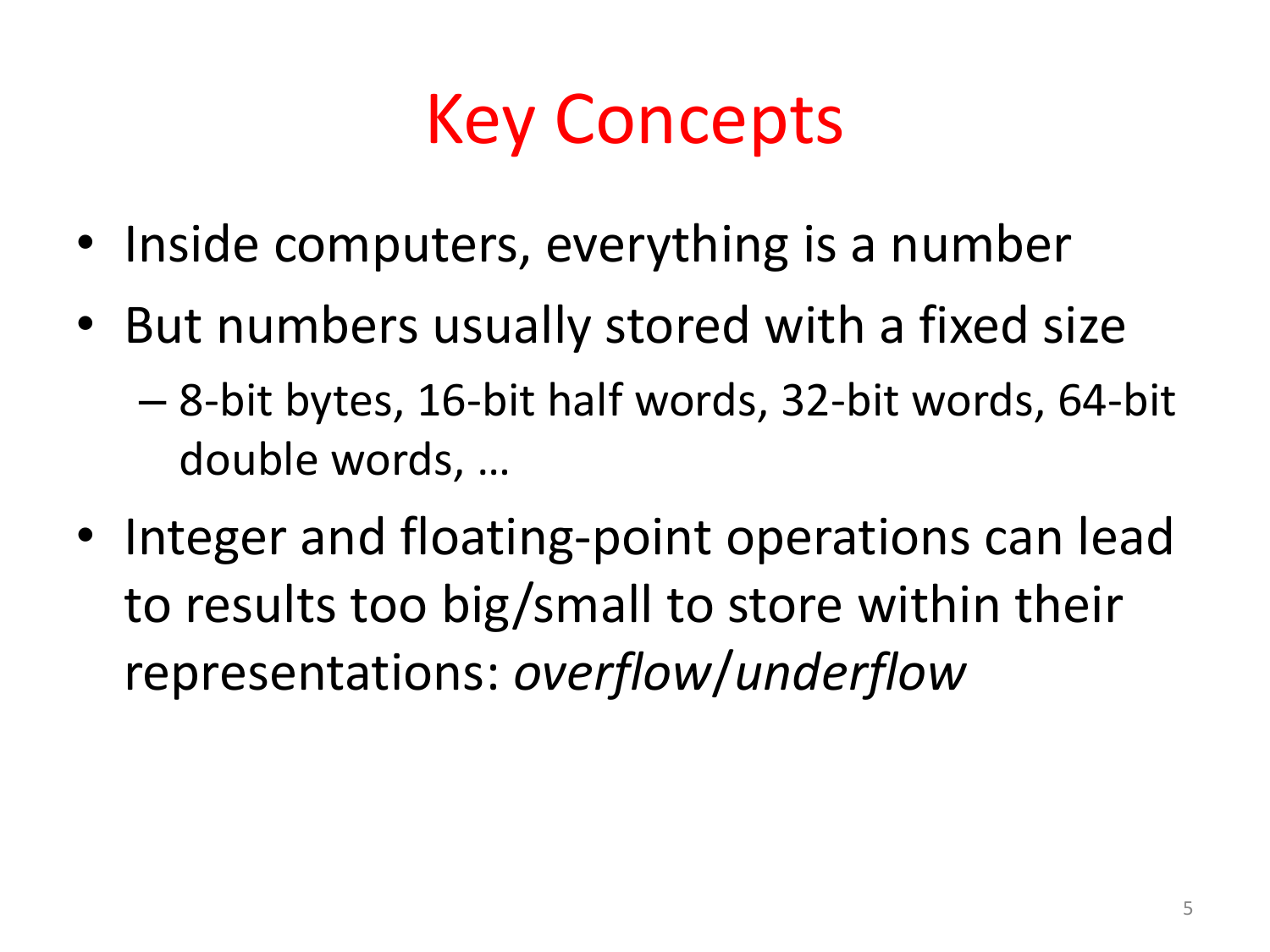#### Number Representation

• Value of i-th digit is  $d \times Base^i$  where i starts at 0 and increases from right to left:

• 
$$
123_{10} = 1_{10} \times 10_{10}^2 + 2_{10} \times 10_{10}^1 + 3_{10} \times 10_{10}^0
$$
  
=  $1 \times 100_{10} + 2 \times 10_{10} + 3 \times 1_{10}$   
=  $100_{10} + 20_{10} + 3_{10}$   
=  $123_{10}$ 

• Binary (Base 2), Hexadecimal (Base 16), Decimal (Base 10) different ways to represent an integer

- We use 
$$
1_{\text{two}}
$$
,  $5_{\text{ten}}$ ,  $10_{\text{hex}}$  to be clearer  
(vs.  $1_2$ ,  $4_8$ ,  $5_{10}$ ,  $10_{16}$ )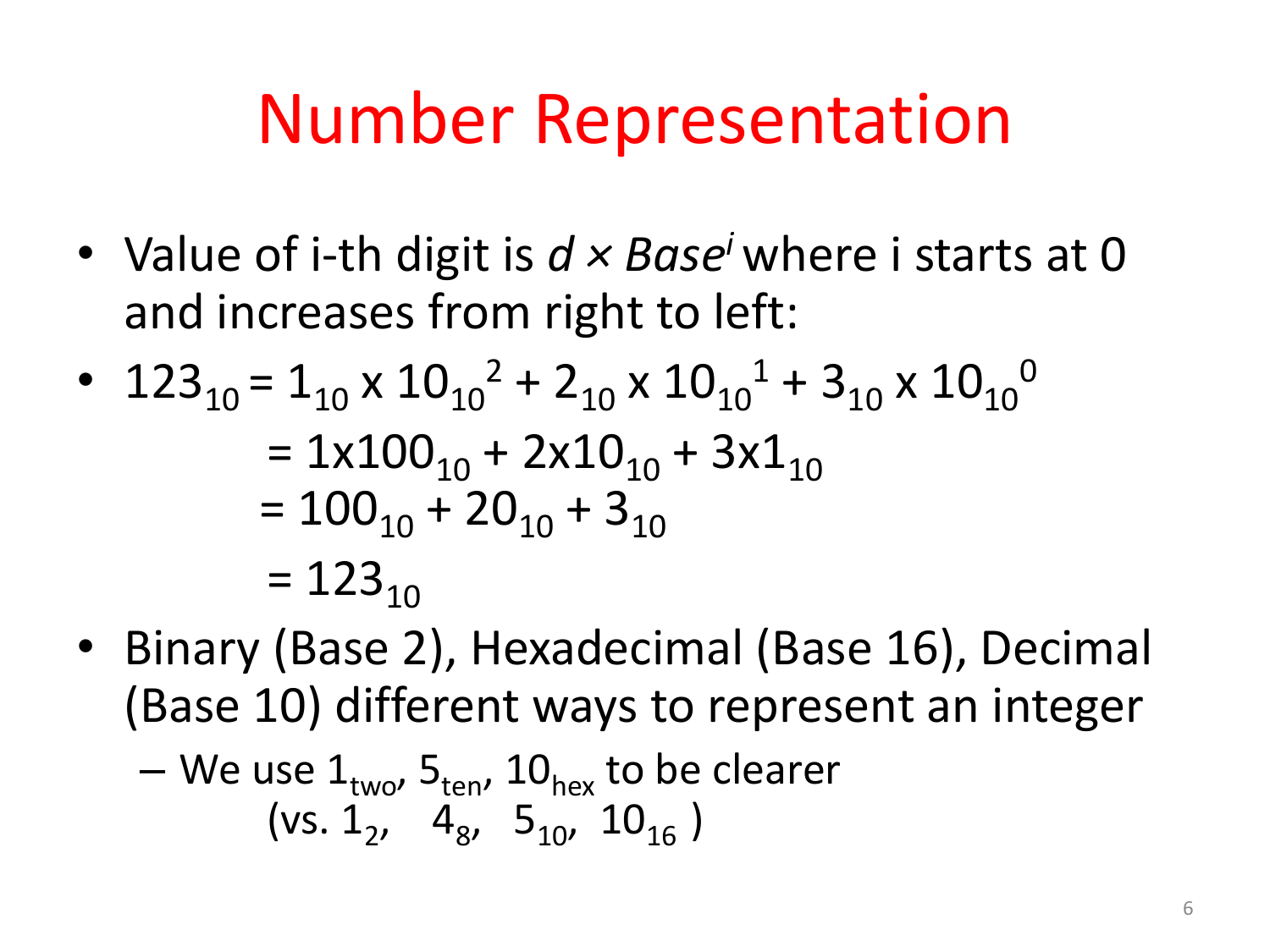#### Number Representation

- Hexadecimal digits: 0,1,2,3,4,5,6,7,8,9,A,B,C,D,E,F
- FFF<sub>hex</sub> =  $15_{ten}$ x  $16_{ten}$ <sup>2</sup> +  $15_{ten}$ x  $16_{ten}$ <sup>1</sup> +  $15_{ten}$ x  $16_{ten}$ <sup>0</sup>  $= 3840_{ten} + 240_{ten} + 15_{ten}$  $= 4095_{\text{ten}}$
- 1111 1111  $1111_{two}$  = FFF<sub>hex</sub> = 4095<sub>ten</sub>
- May put blanks every group of binary, octal, or hexadecimal digits to make it easier to parse, like commas in decimal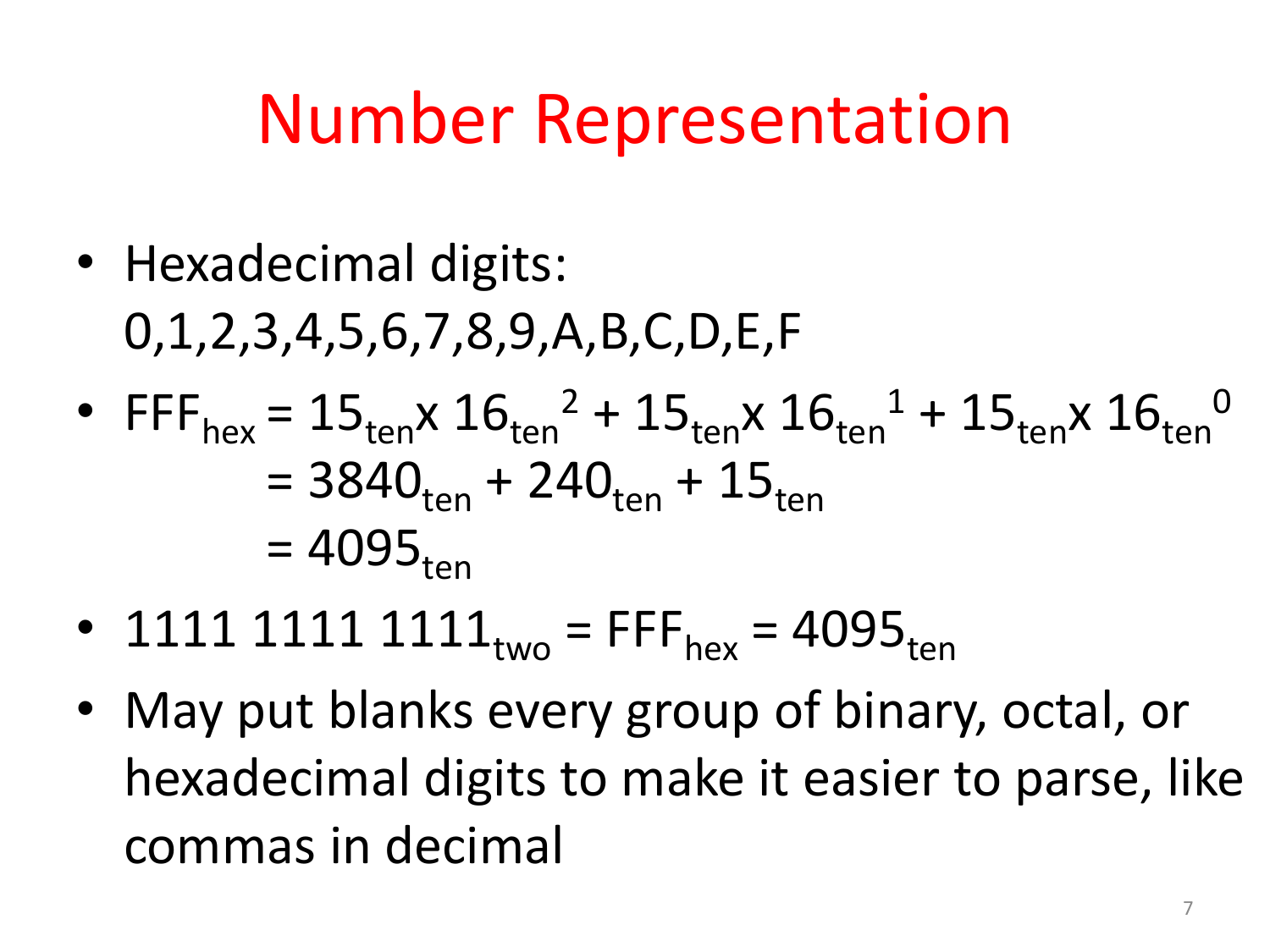## Signed and Unsigned Integers

- C, C++, and Java have *signed integers*, e.g., 7, -255: int  $x$ ,  $y$ ,  $z$ ;
- C, C++ also have *unsigned integers*, e.g. for addresses
- 32-bit word can represent  $2^{32}$  binary numbers
- Unsigned integers in 32 bit word represent 0 to  $2^{32}$ -1 (4,294,967,295) (4 Gig)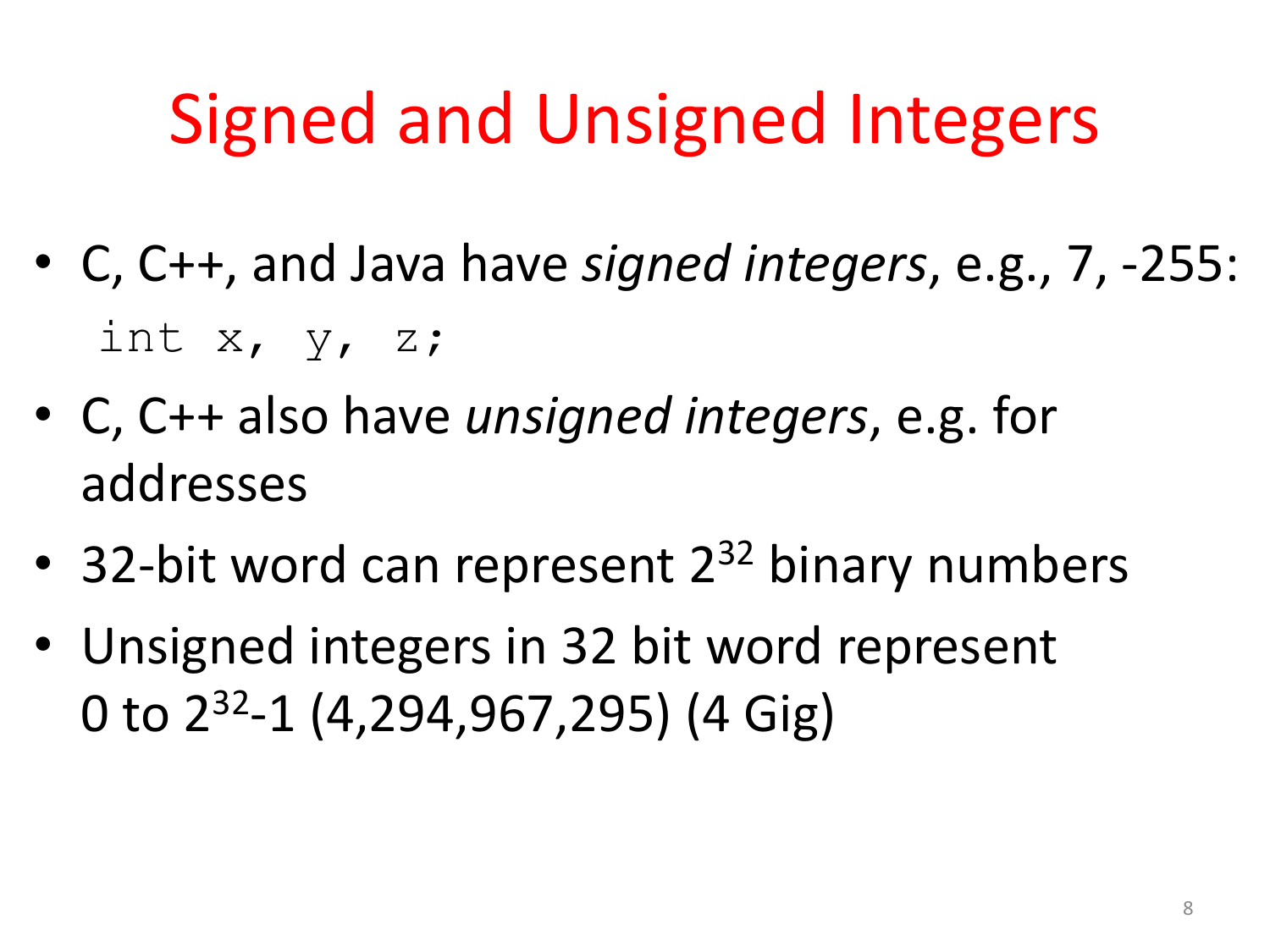#### Unsigned Integers

0000 0000 0000 0000 00000 00000 0000 $_{\text{two}}$  =  $0_{\text{ten}}$ 0000 0000 0000 0000 0000 0000 0000 0001two = 1ten 0000 0000 0000 0000 0000 0000 0000 0010two = 2ten

0111 1111 1111 1111 1111 1111 1111 1101<sub>two</sub> = 2,147,483,645<sub>ten</sub> 0111 1111 1111 1111 1111 1111 1111 1110two = 2,147,483,646ten 0111 1111 1111 1111 1111 1111 1111 1111two = 2,147,483,647ten 1000 0000 0000 0000 0000 0000 0000 0000two = 2,147,483,648ten 1000 0000 0000 0000 0000 0000 0000 0001two = 2,147,483,649ten 1000 0000 0000 0000 0000 0000 0000 0010<sub>two</sub> = 2,147,483,650<sub>ten</sub>

... ...

1111 1111 1111 1111 1111 1111 1111 1101two = 4,294,967,293ten 1111 1111 1111 1111 1111 1111 1111 1110two = 4,294,967,294ten 1111 1111 1111 1111 1111 1111 1111 1111two = 4,294,967,295ten

... ...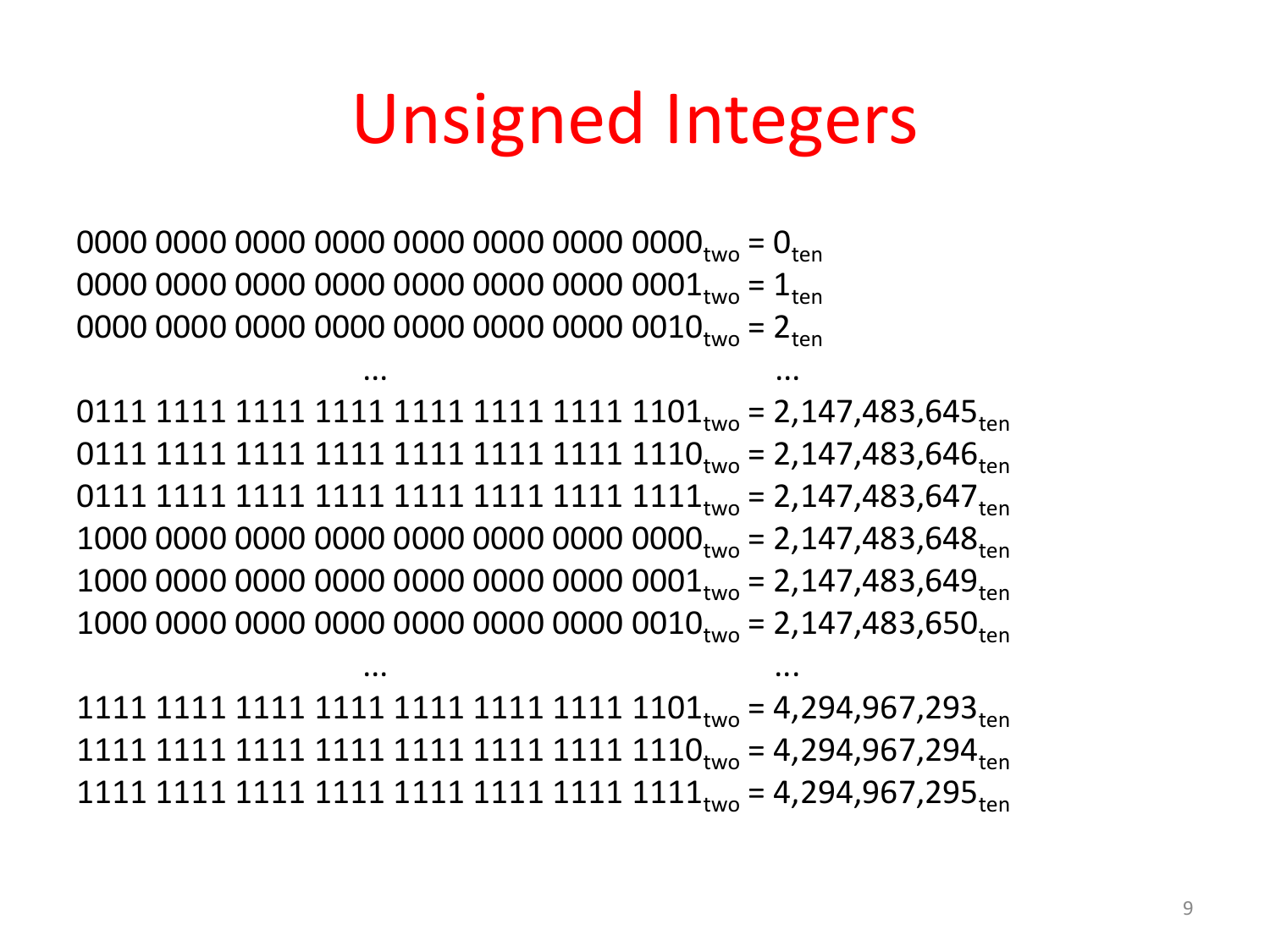## Signed Integers and Two's-Complement Representation

- Signed integers in C; want  $\frac{1}{2}$  numbers <0, want  $\frac{1}{2}$ numbers >0, and want one 0
- *Two's complement* treats 0 as positive, so 32-bit word represents  $2^{32}$  integers from  $-2^{31}$  (-2,147,483,648) to  $2^{31}$ -1 (2,147,483,647)
	- Note: one negative number with no positive version
	- $-$  Book lists some other options, all of which are worse

- Every computer uses two's complement today

- *Most-significant bit* (leftmost) is the *sign bit*, since 0 means positive (including 0), 1 means negative
	- Bit 31 is most significant, bit 0 is least significant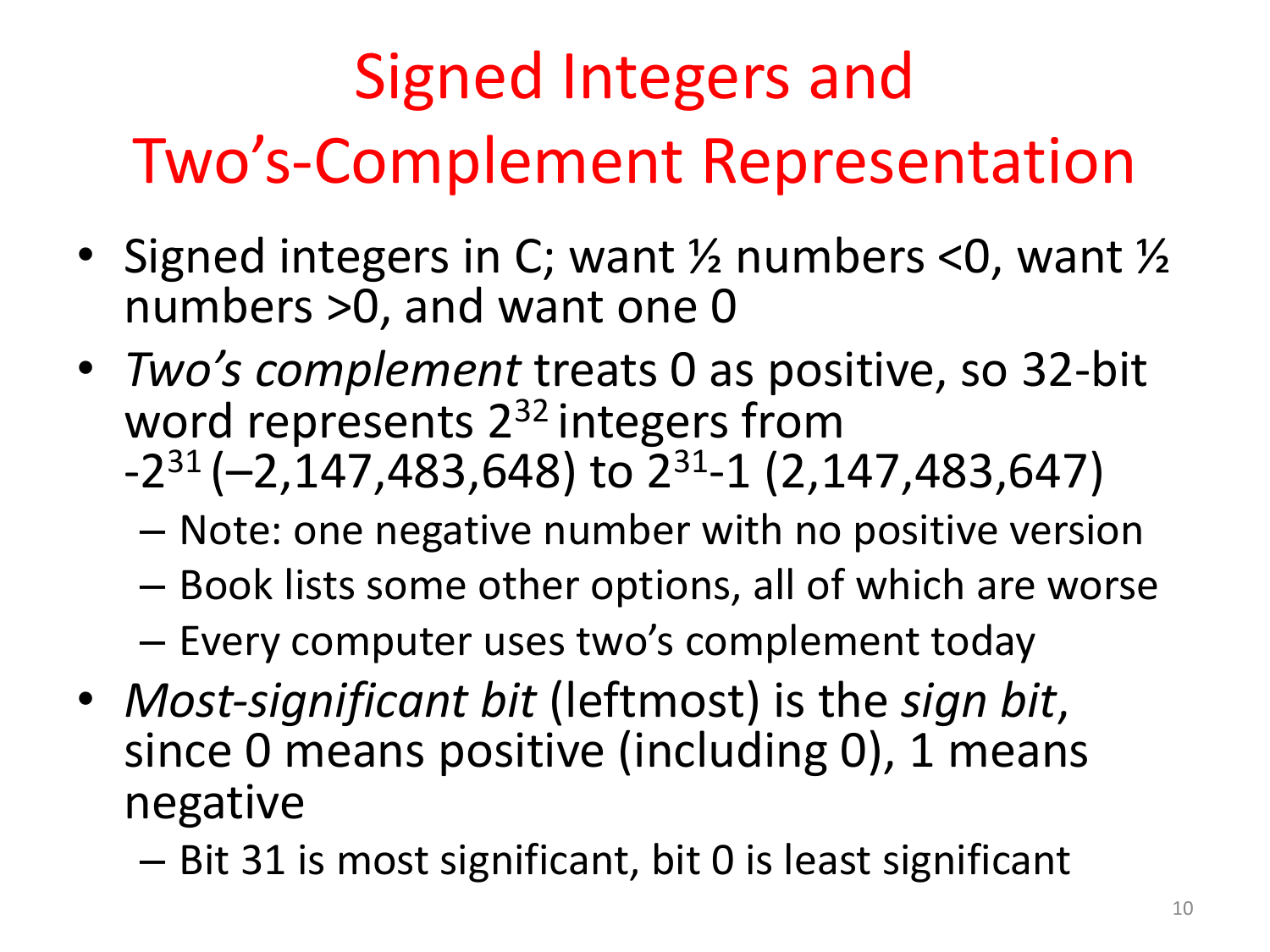#### Two's-Complement Integers 0000 0000 0000 0000 0000 0000 0000 0000two = 0ten 0000 0000 0000 0000 0000 0000 0000 0001two = 1ten  $0000000000000000000000000000000010_{two} = 2_{ten}$ ... ... 0111 1111 1111 1111 1111 1111 1111 1101<sub>two</sub> = 2,147,483,645<sub>ten</sub> 0111 1111 1111 1111 1111 1111 1111 1110two = 2,147,483,646ten 0111 1111 1111 1111 1111 1111 1111 1111two = 2,147,483,647ten 1000 0000 0000 0000 0000 0000 0000 0000two = –2,147,483,648ten 1000 0000 0000 0000 0000 0000 0000 0001two = –2,147,483,647ten  $1000\ 0000\ 0000\ 0000\ 0000\ 0000\ 0000\ 0010_{two} = -2,147,483,646_{ton}$ ... ...  $1111111111111111111111111111101_{two} = -3_{ten}$ 1111 1111 1111 1111 1111 1111 1111 1110two = –2ten  $1111111111111111111111111111111_{two} = -1$ **Sign Bit**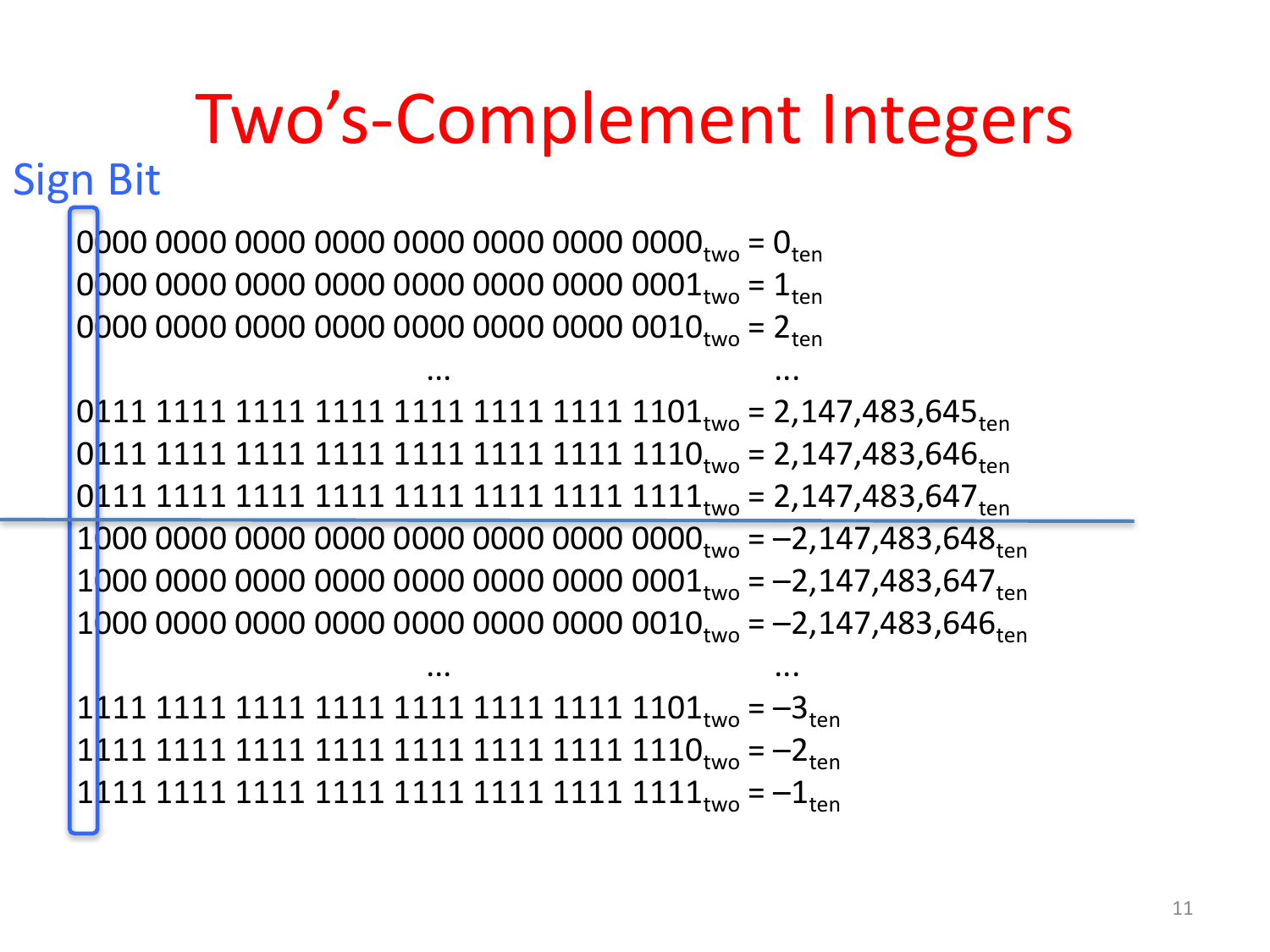## Ways to Make Two's Complement

- For N-bit word, complement to  $2_{ten}$ <sup>N</sup>
	- For 4 bit number  $3_{\text{ten}}$ =0011 $_{\text{two}}$ , two's complement

(i.e.  $-3_{\text{ten}}$ ) would be

 $16_{\text{ten}}-3_{\text{ten}}=13_{\text{ten}}$  or  $10000_{\text{two}} - 0011_{\text{two}} = 1101_{\text{two}}$ 

• Here is an easier way:  $-$  Invert all bits and add 1 – Computers actually do it like this, too  $3_{ten}$  0011 $_{two}$ Bitwise complement 1100<sub>two</sub>  $\mathbf{1}_{\text{two}}$  $-3$ <sub>ten</sub> 1101<sub>two</sub>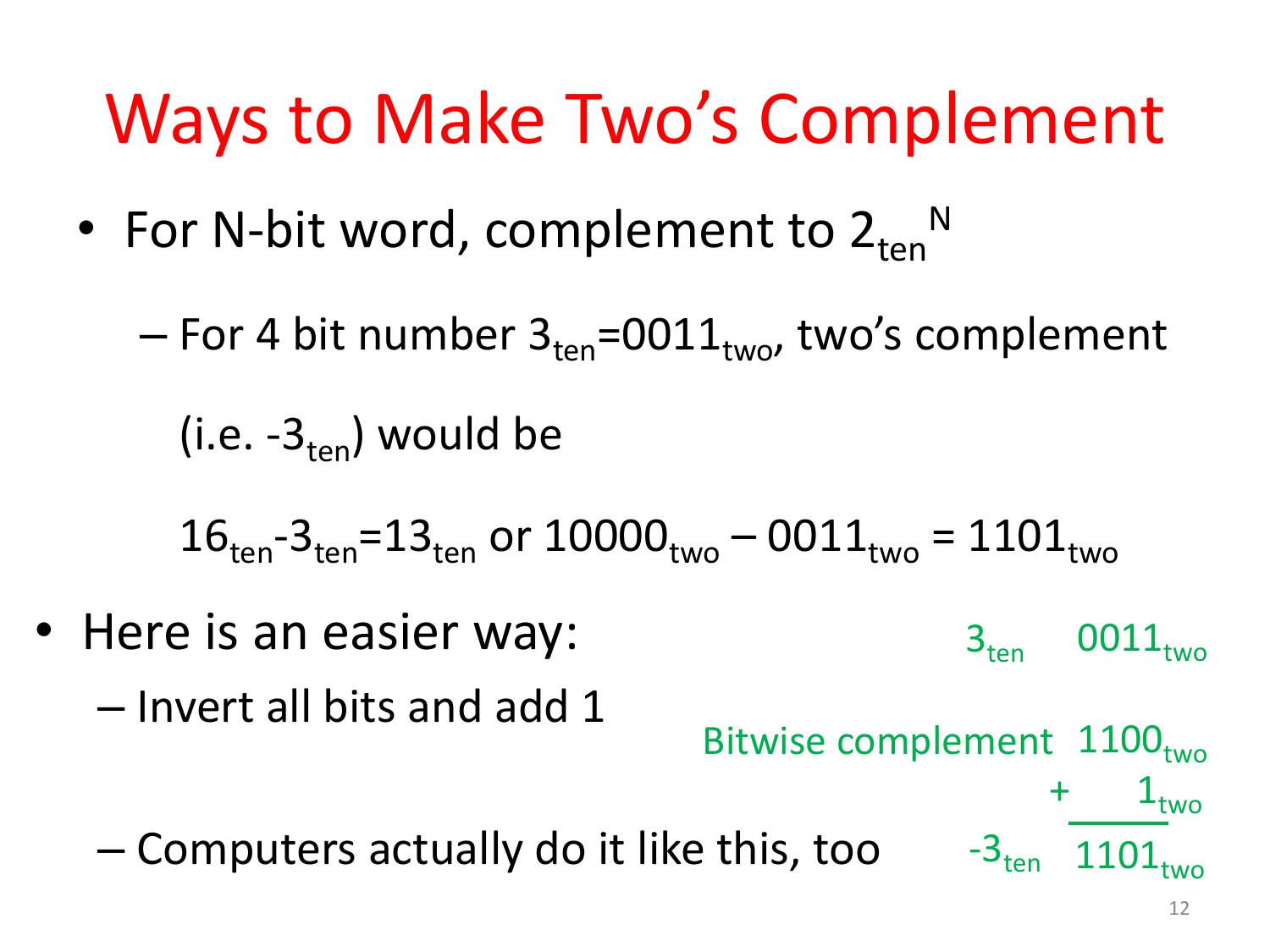#### Two's-Complement Examples

• Assume for simplicity 4 bit width,  $-8$  to  $+7$ represented

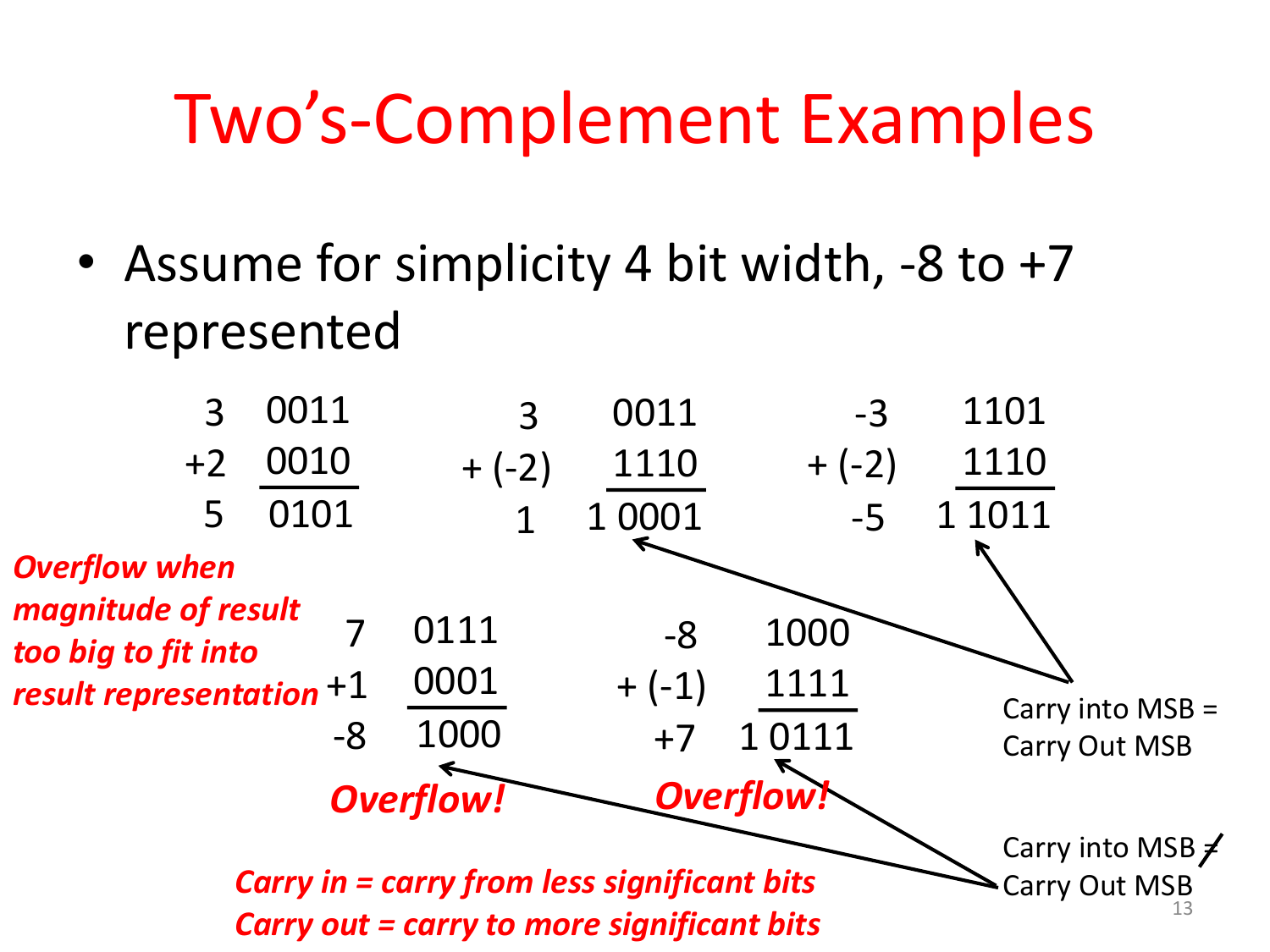Suppose we had a 5-bit word. What integers can be represented in two's complement?

- $A -32 \text{ to } +31$
- 0 to +31 **B**
- $c 16$  to  $+15$
- **D** -15 to +16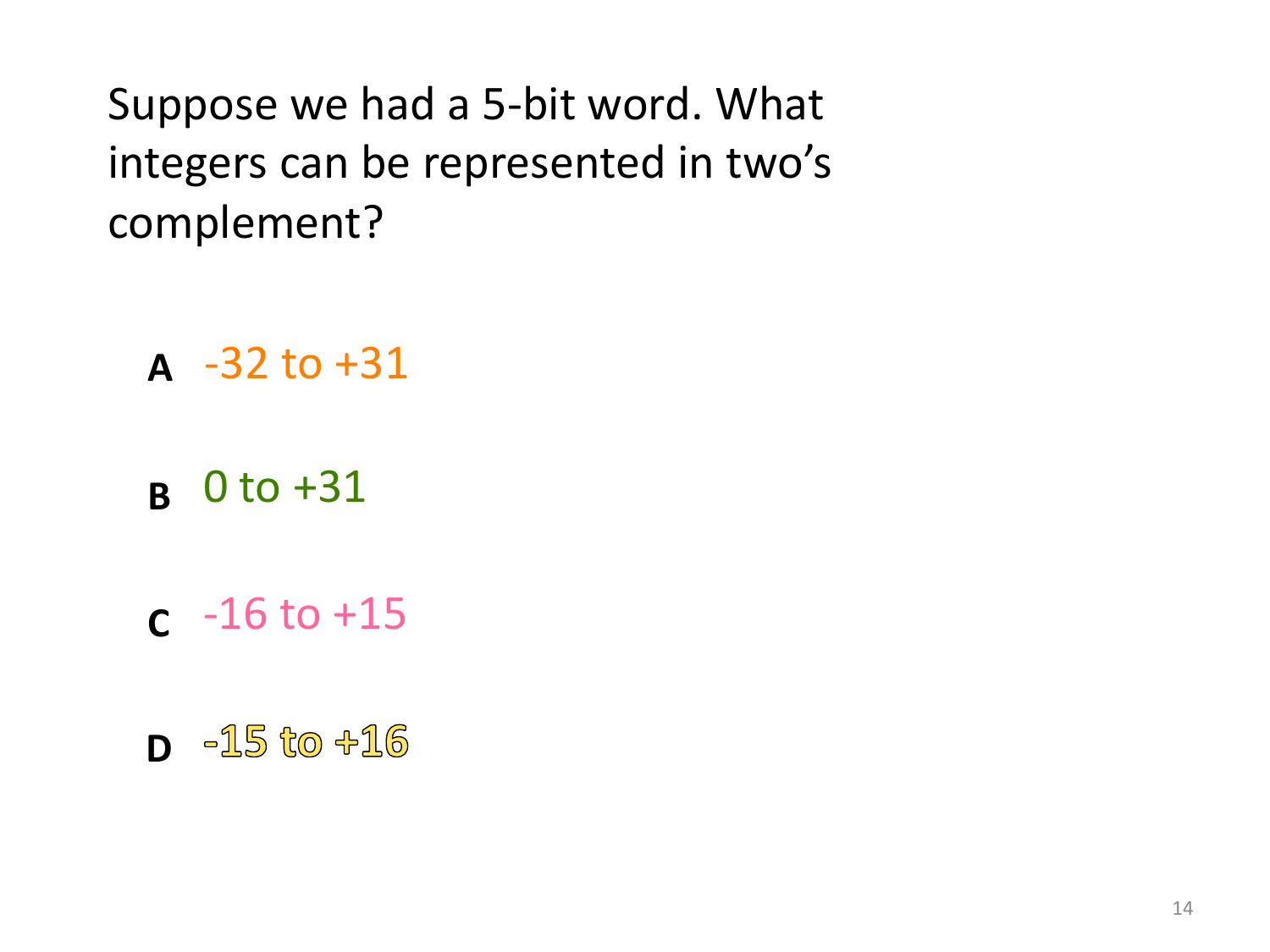Suppose we had a 5-bit word. What integers can be represented in two's complement?

 $A -32 \text{ to } +31$ 

0 to +31 **B**

 $c - 16$  to  $+15$ 

**D** -15 to +16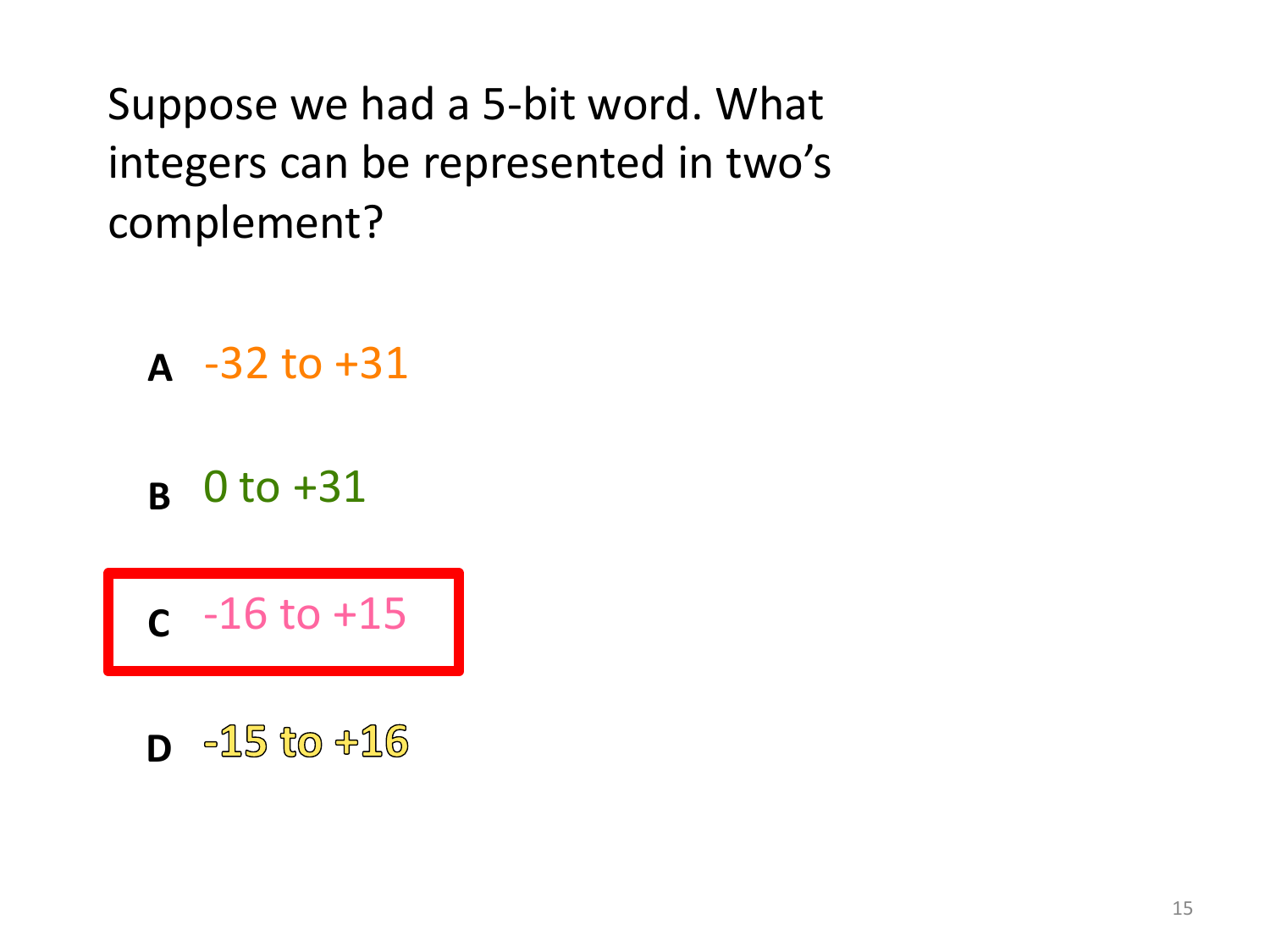# Agenda

- Everything is a Number
- Compile vs. Interpret
- Administrivia
- Quick Start Introduction to C
- Pointers
- And in Conclusion, ...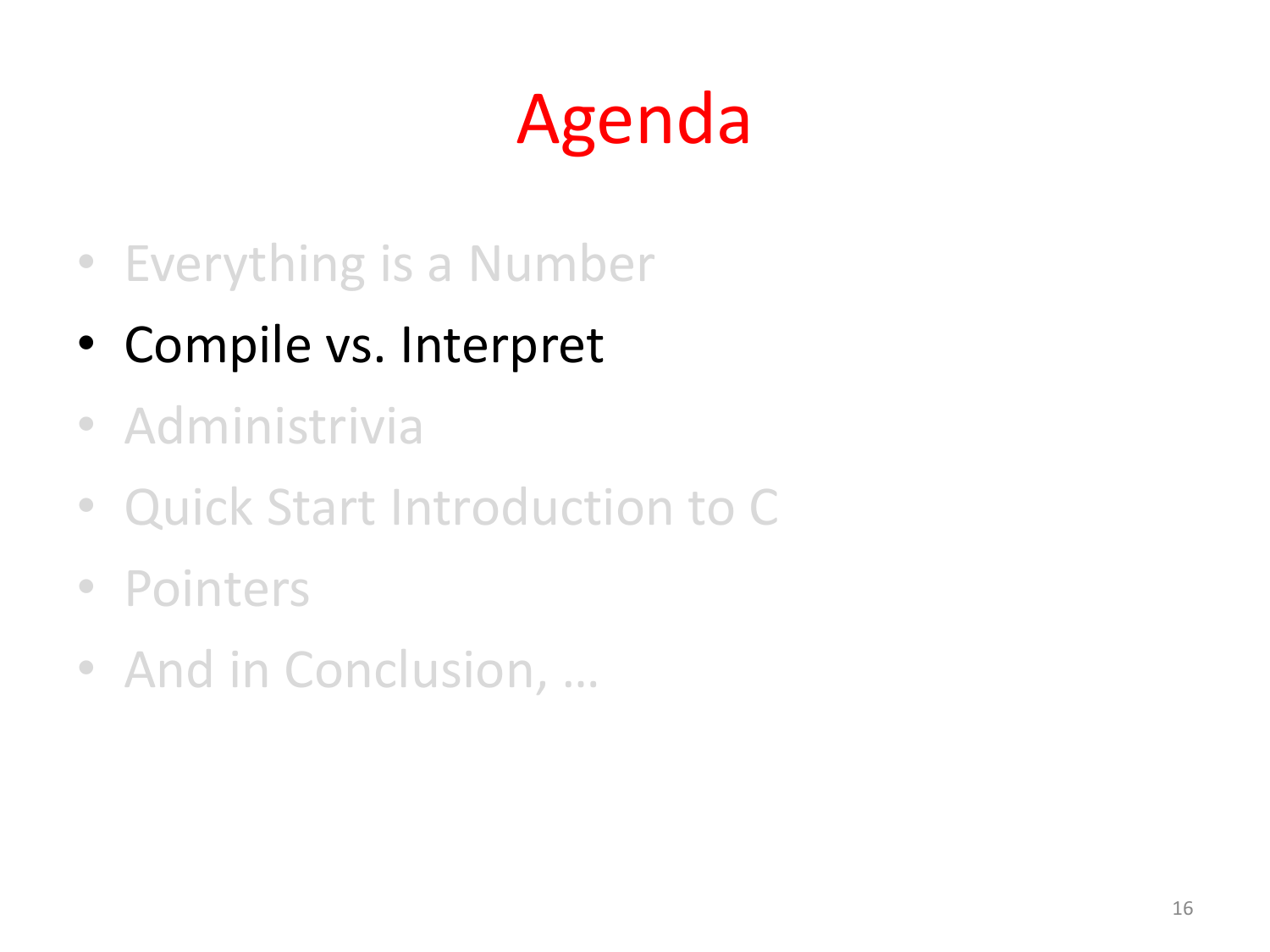#### Components of a Computer

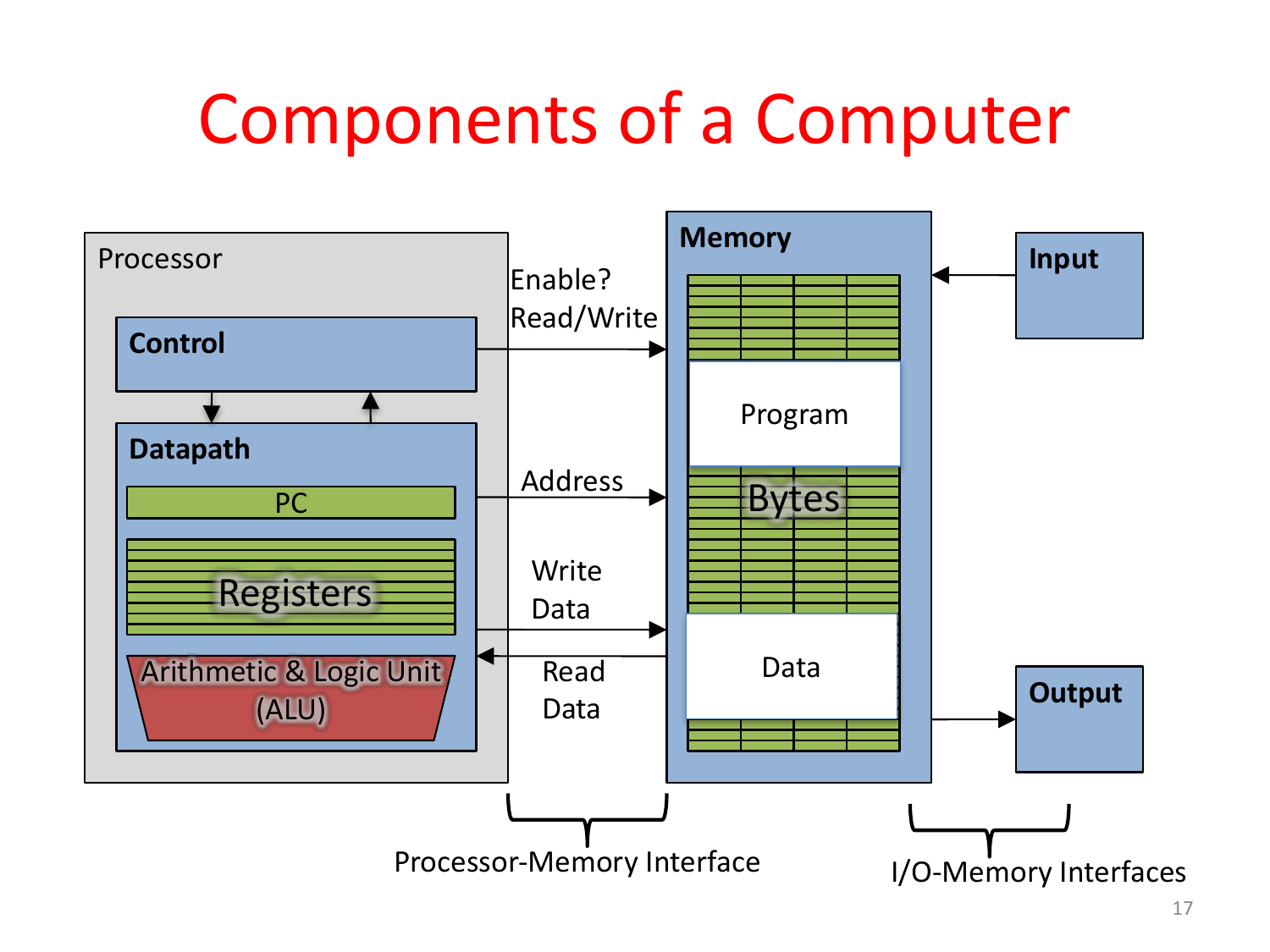#### Great Idea: Levels of Representation/Interpretation

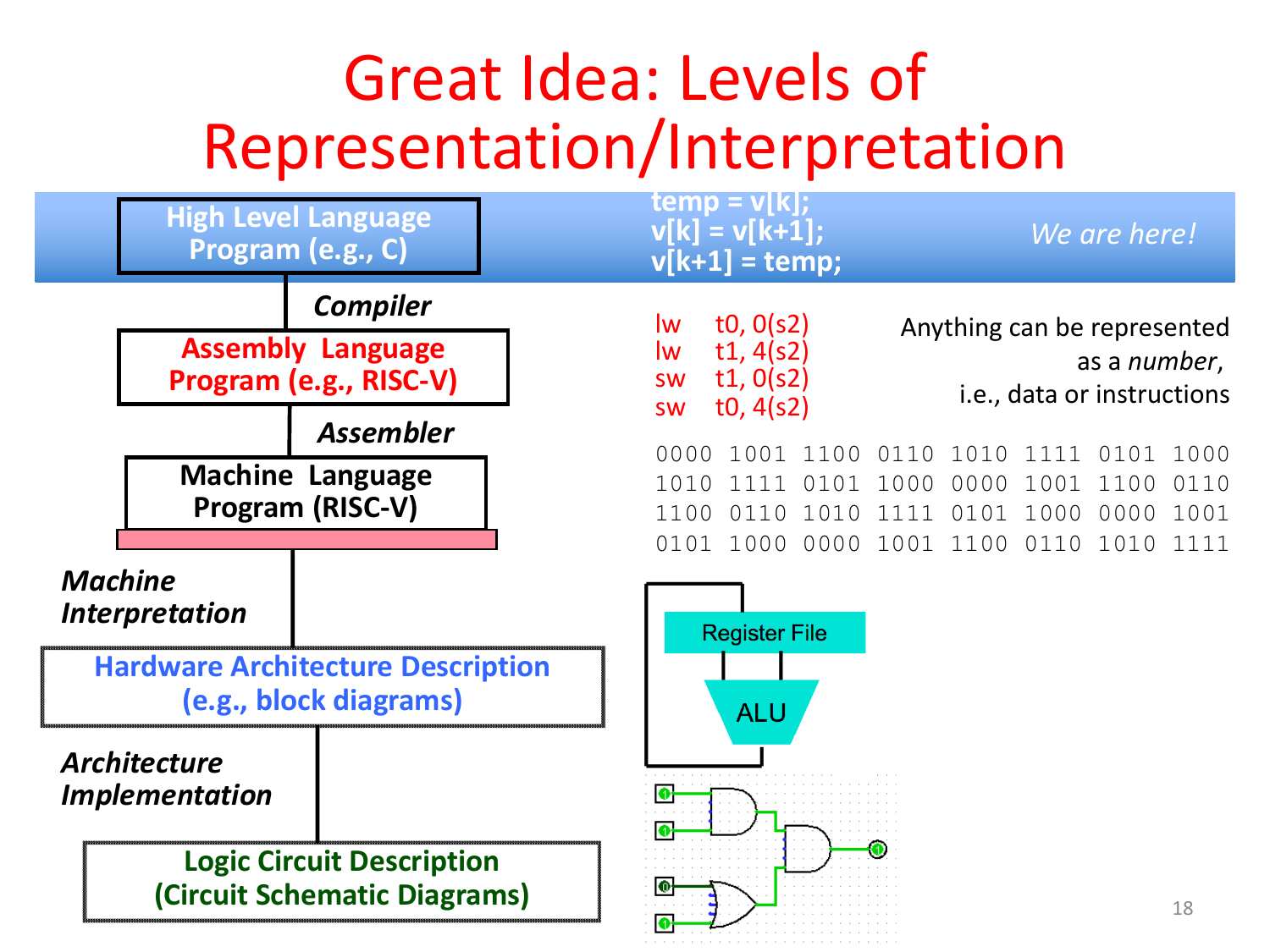#### Introduction to C "The Universal Assembly Language"





PRENTICE HALL SOFTWARE SERIES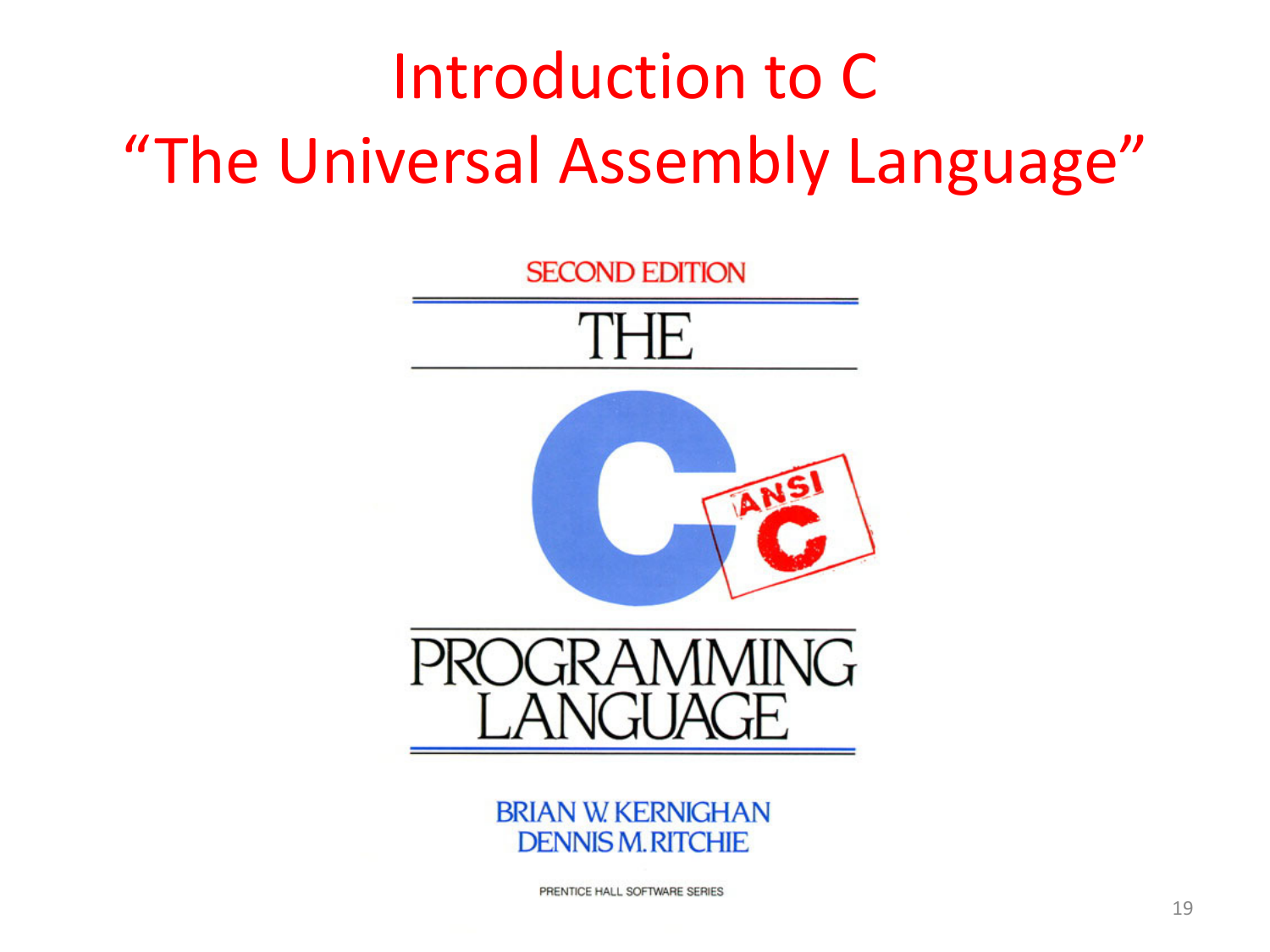#### Intro to C

• *C* is not a "very high-level" language, nor a "big" one, and is not specialized to any particular area of application. But its absence of restrictions and its generality make it more *convenient and effective for many tasks than supposedly more powerful languages.*

– Kernighan and Ritchie

• Enabled first operating system not written in assembly language: *UNIX* - A portable OS!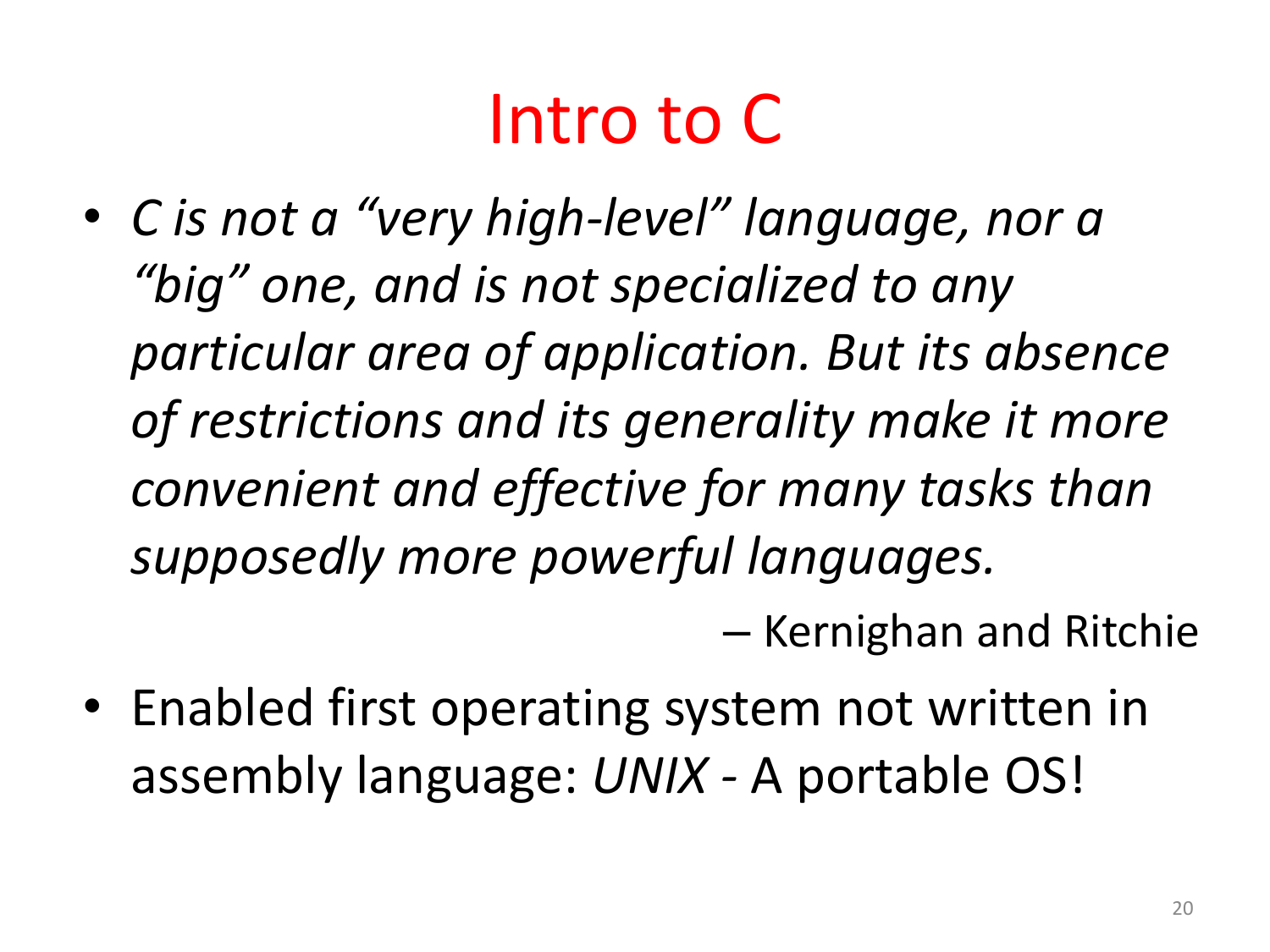## Intro to C

- Why C?: we can write programs that allow us to exploit underlying features of the *architecture – memory management, special instructions, parallelism*
- C and derivatives (C++/Obj-C/C#) still one of the most popular application programming languages after >40 years!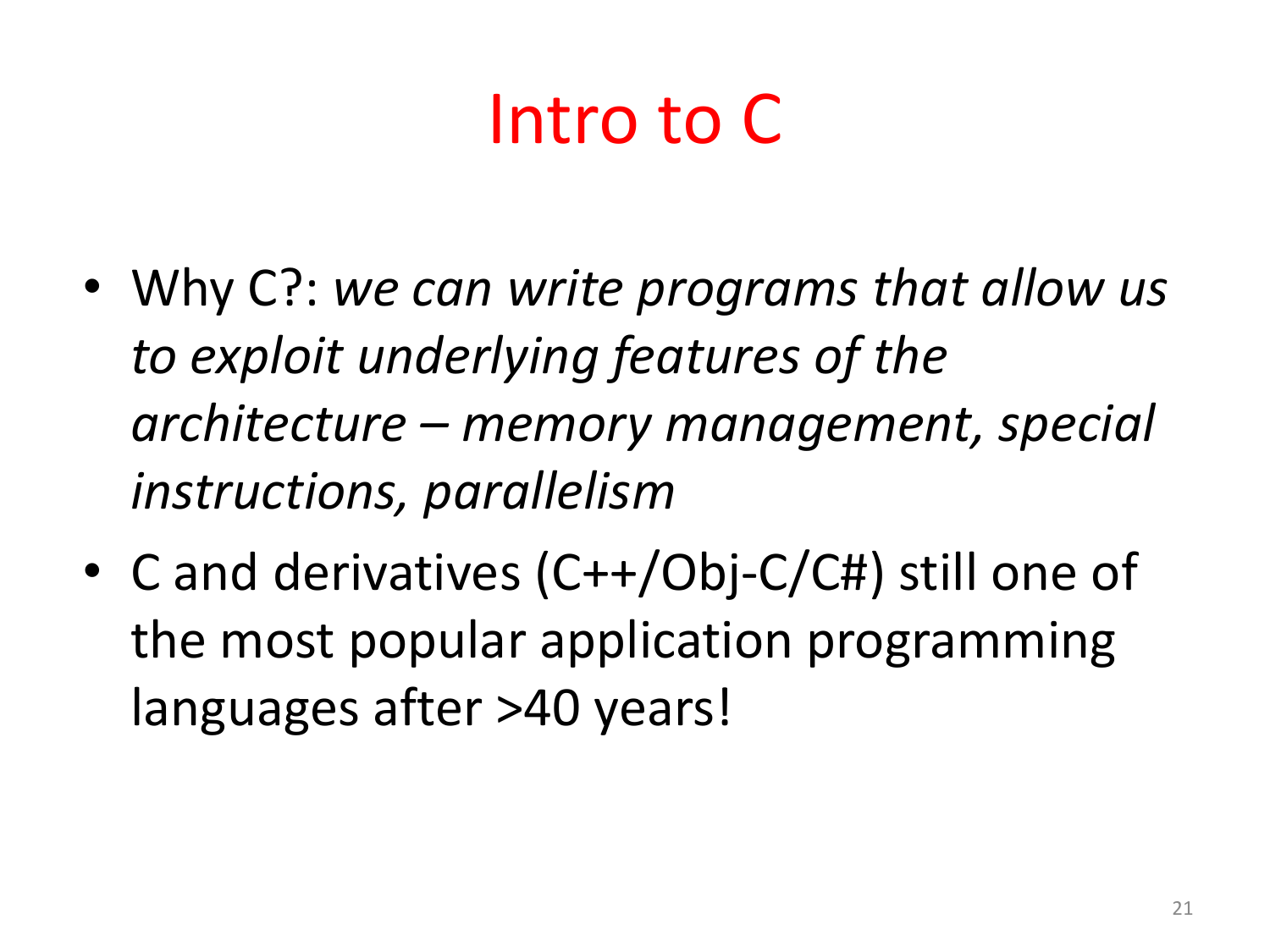## Disclaimer

- You will not learn how to fully code in C in these lectures! You'll still need your C reference for this course
	- K&R is a must-have
		- Check online for more sources
- Key C concepts: Pointers, Arrays, Implications for Memory management
- We will use ANSI C89 original "old school" C – Because it is closest to Assembly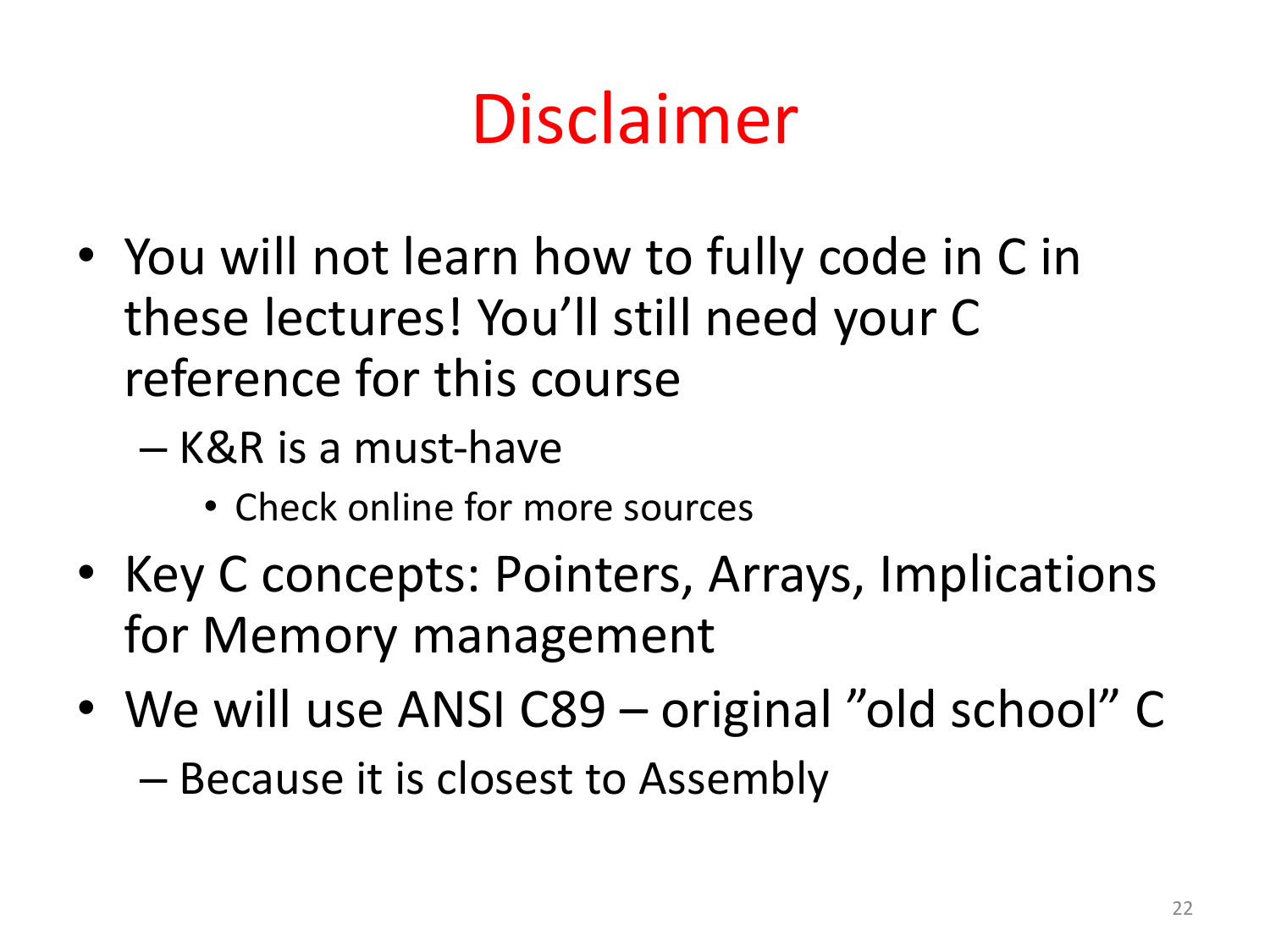#### Compilation: Overview

- C *compilers* map C programs into architecture-<br>specific machine code (string of 1s and 0s)
	- Unlike *Java*, which converts to architecture- independent *bytecode*
	- $-$  Unlike *Python* environments, which *interpret* the code
	- $-$  These differ mainly in exactly when your program is converted to low-level machine instructions ("levels of interpretation")
	- For C, generally a two part process of compiling .c files to .o files, then linking the .o files into executables;
	- $-$  Assembling is also done (but is hidden, i.e., done automatically, by default); we'll talk about that later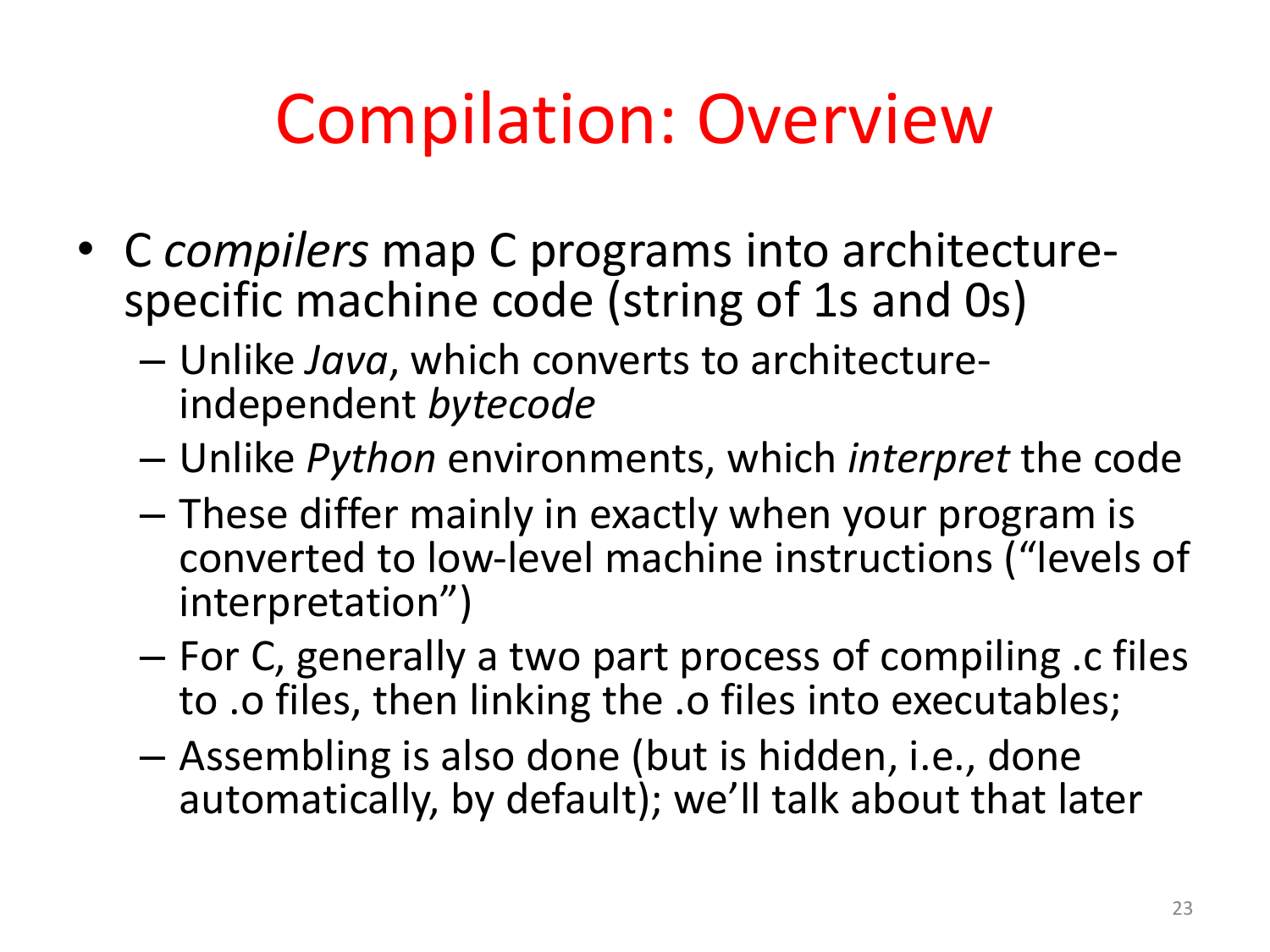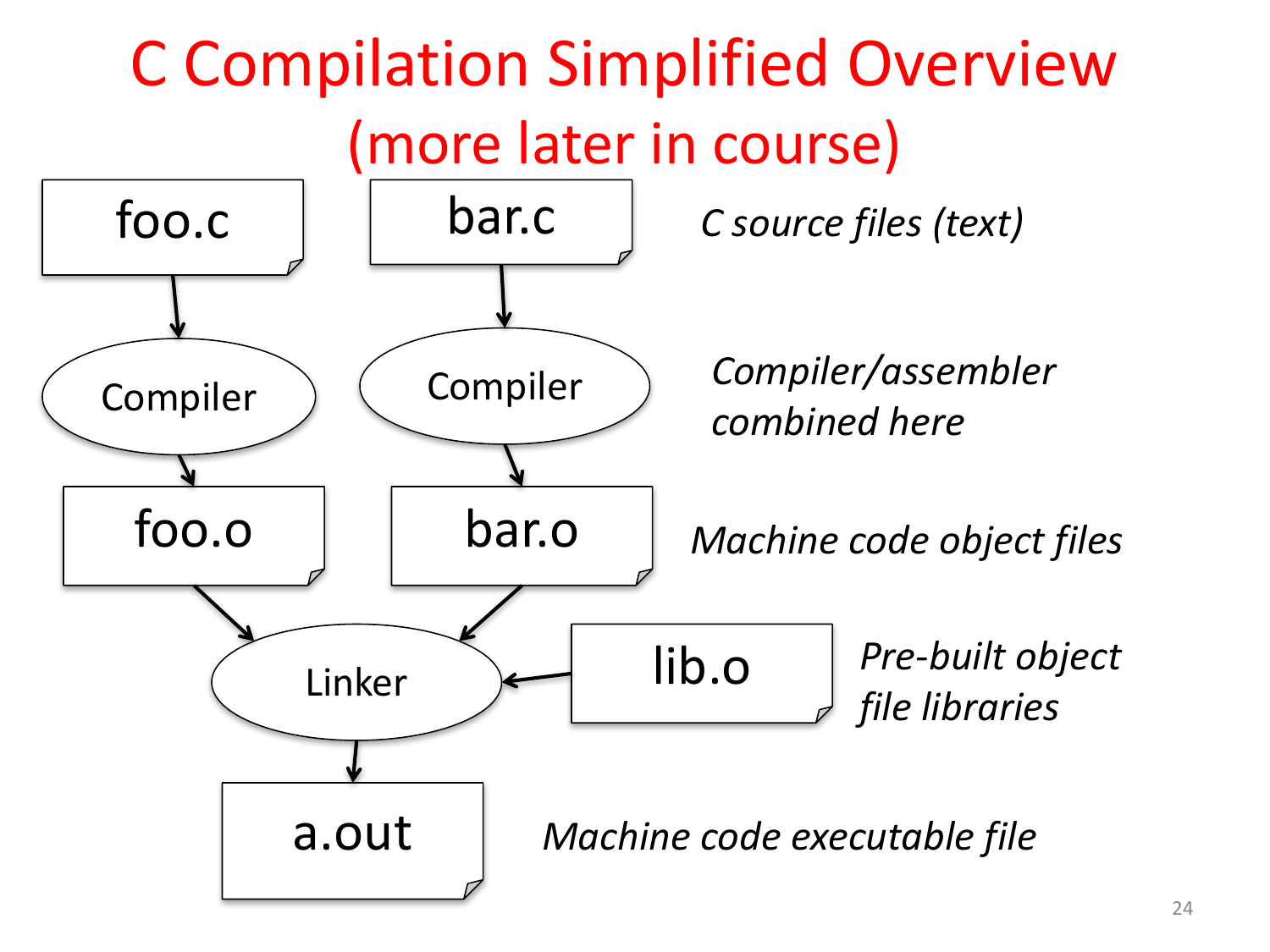#### **Compilation: Advantages**

- Excellent run-time performance: generally much faster than Scheme or Java for comparable code (because it optimizes for a given architecture)
- Reasonable compilation time: enhancements in compilation procedure (Makefiles) allow only modified files to be recompiled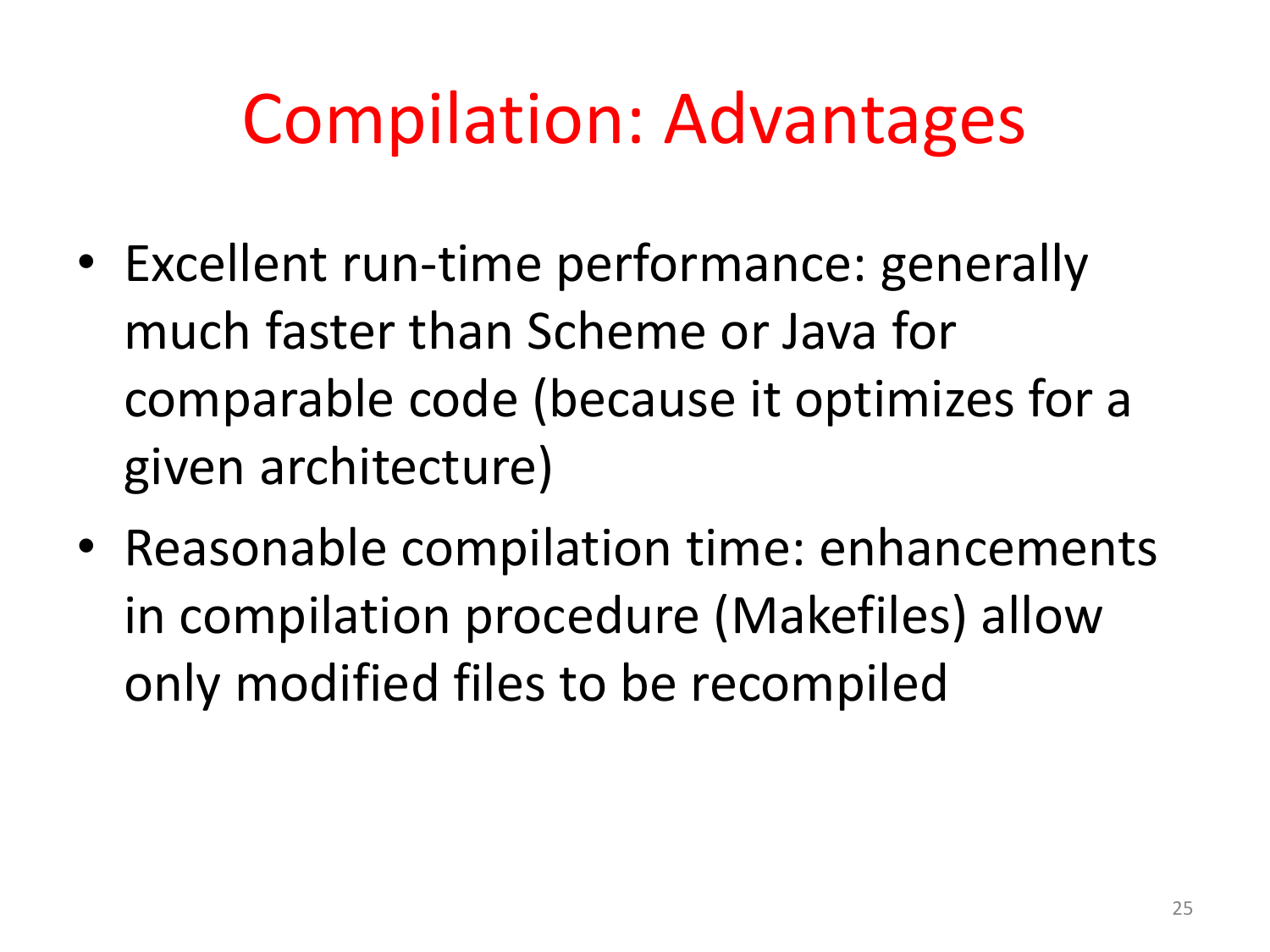#### Compilation: Disadvantages

- Compiled files, including the executable, are architecture-specific, depending on processor type (e.g., MIPS vs. RISC-V) and the operating system (e.g., Windows vs. Linux)
- Executable must be rebuilt on each new system  $-$  I.e., "porting your code" to a new architecture
- "Change  $\rightarrow$  Compile  $\rightarrow$  Run [repeat]" iteration cycle can be slow during development
	- $-$  but Make tool only rebuilds changed pieces, and can do compiles in parallel (linker is sequential though -> Amdahl's Law)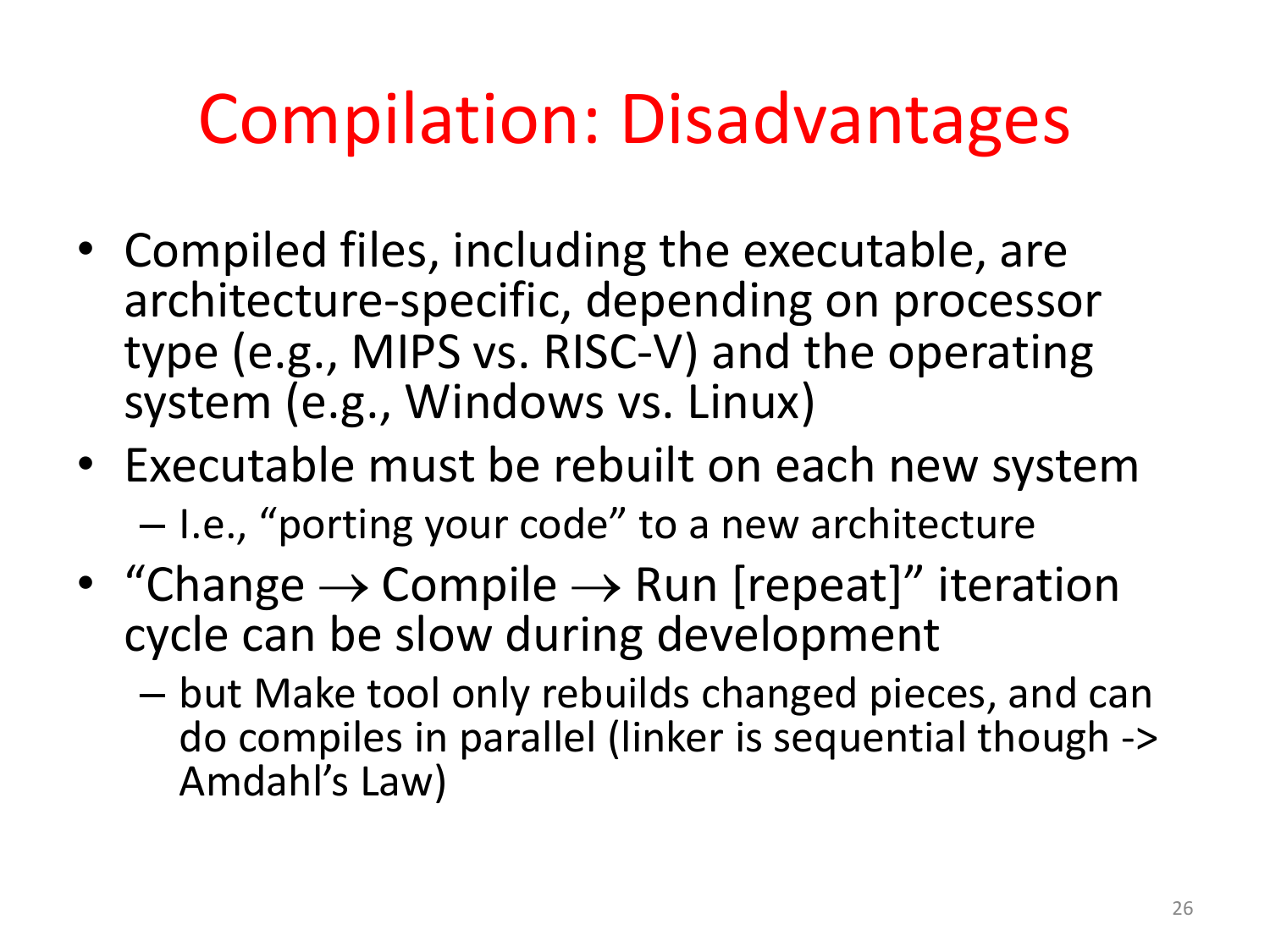

- C source files first pass through macro processor, CPP, before compiler sees code
- CPP replaces comments with a single space
- CPP commands begin with "#"
- #include "file.h"  $/*$  Inserts file.h into output  $*/$
- #include <stdio.h>  $/*$  Looks for file in standard location  $*/$
- #define M PI (3.14159) /\* Define constant  $*/$
- #if/#endif /\* Conditional inclusion of text  $*/$
- Use -save-temps option to gcc to see result of preprocessing
- Full documentation at: http://gcc.gnu.org/onlinedocs/cpp/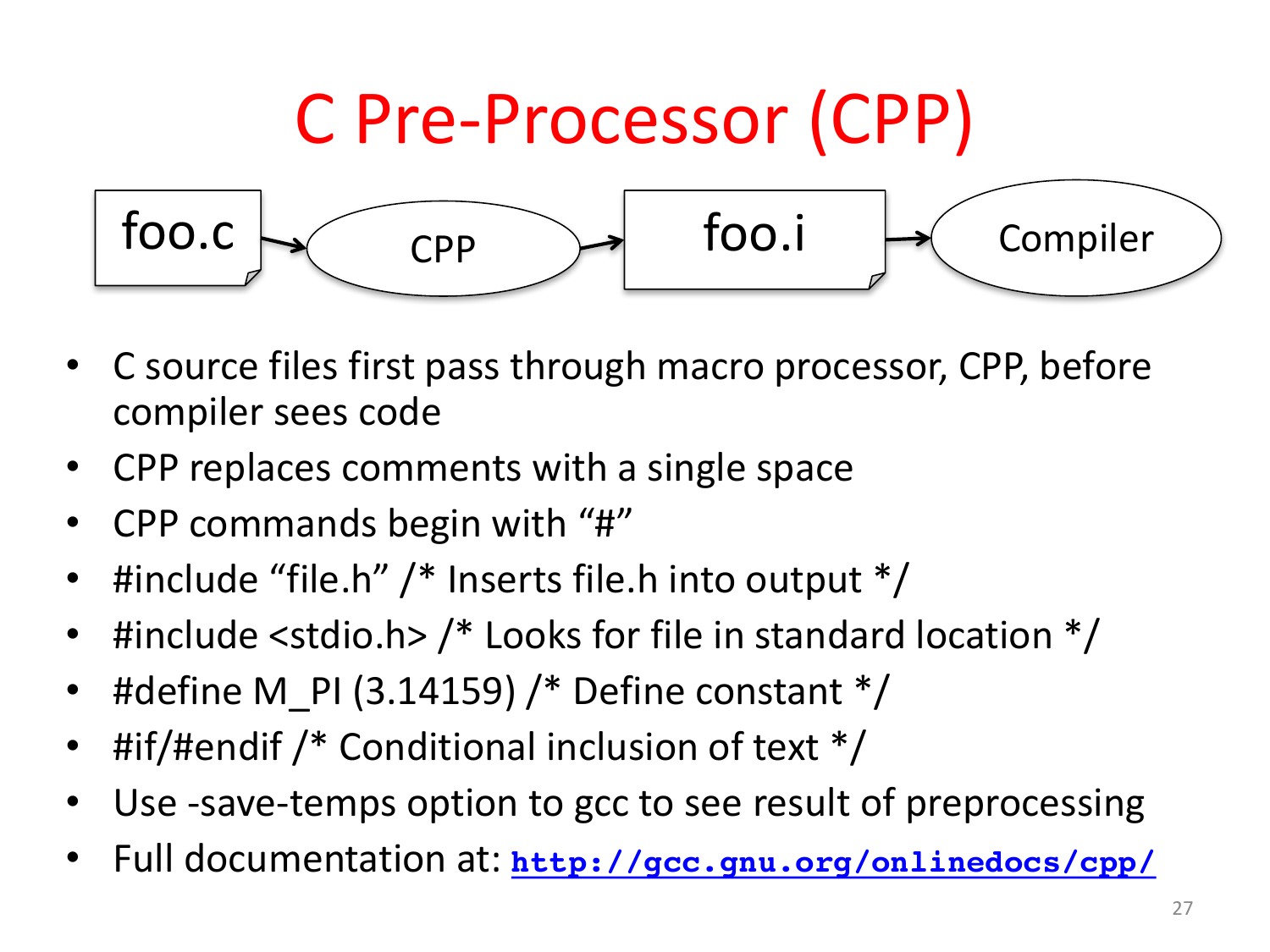#### **Typed Variables in C**

| int variable1 = $2$ ;        |  |
|------------------------------|--|
| float variable $2 = 1.618$ ; |  |
| char variable3 = $'A$ ';     |  |

• Must declare the type of data a variable will hold

- Types can't change

| <b>Type</b>  | <b>Description</b>                   | <b>Examples</b>    |
|--------------|--------------------------------------|--------------------|
| int          | integer numbers, including negatives | $0, 78, -1400$     |
| unsigned int | integer numbers (no negatives)       | 0, 46, 900         |
| long         | larger signed integer                | $-6,000,000,000$   |
| char         | single text character or symbol      | 'a', 'D', '?'      |
| float        | floating point decimal numbers       | $0.0, 1.618, -1.4$ |
| double       | greater precision/big FP number      | 10E100             |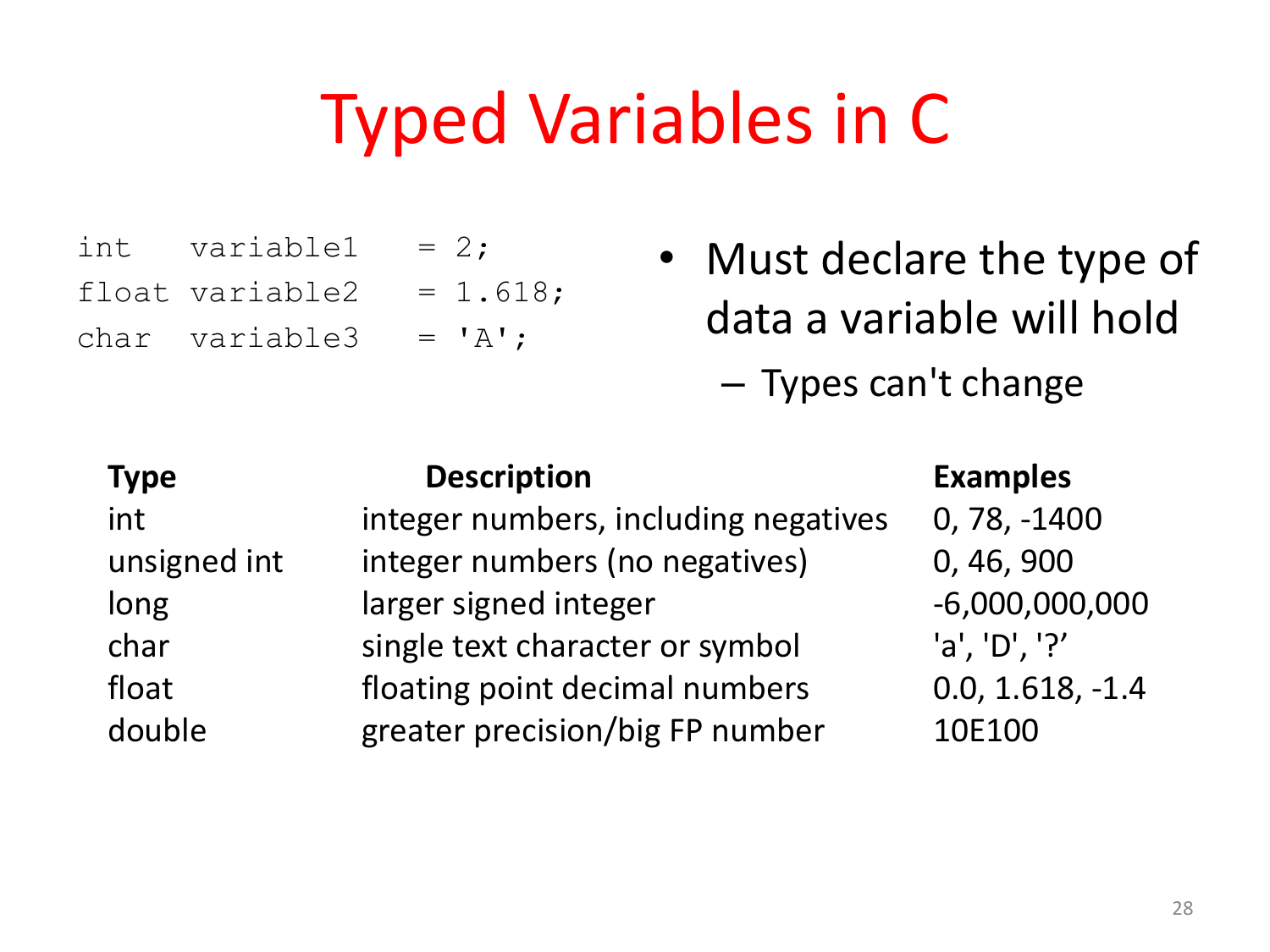## Integers: Python vs. Java vs. C

| Language sizeof(int) |                                              |
|----------------------|----------------------------------------------|
| Python               | >=32 bits (plain ints), infinite (long ints) |
| Java                 | 32 bits                                      |
| $\overline{C}$       | Depends on computer; 16 or 32 or 64          |

- C: int should be integer type that target processor works with most efficiently
- Only guarantee: sizeof(long long)  $\ge$  sizeof(long)  $\ge$  sizeof(int)  $\ge$  sizeof(short)
	- $-$  Also, short  $>=$  16 bits, long  $>=$  32 bits
	- $-$  All could be 64 bits  $\frac{1}{29}$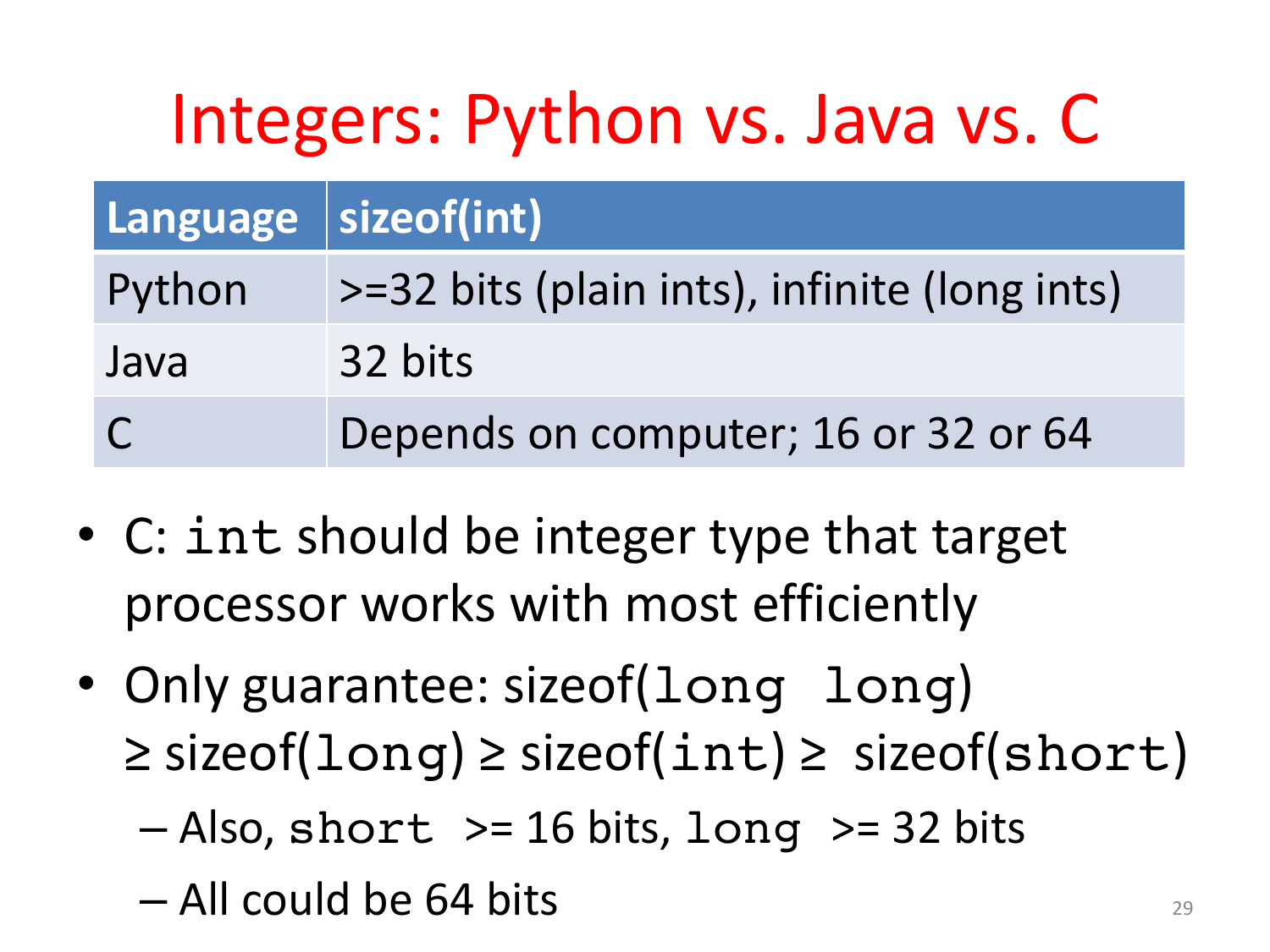#### Consts and Enums in C

- Constant is assigned a typed value once in the declaration; value can't change during entire execution of program **const float golden\_ratio = 1.618;** const int days in week  $= 7$ ;
- You can have a constant version of any of the standard C variable types
- Enums: a group of related integer constants. Ex: **enum** cardsuit {CLUBS, DIAMONDS, HEARTS, SPADES}; **enum color {RED, GREEN, BLUE};**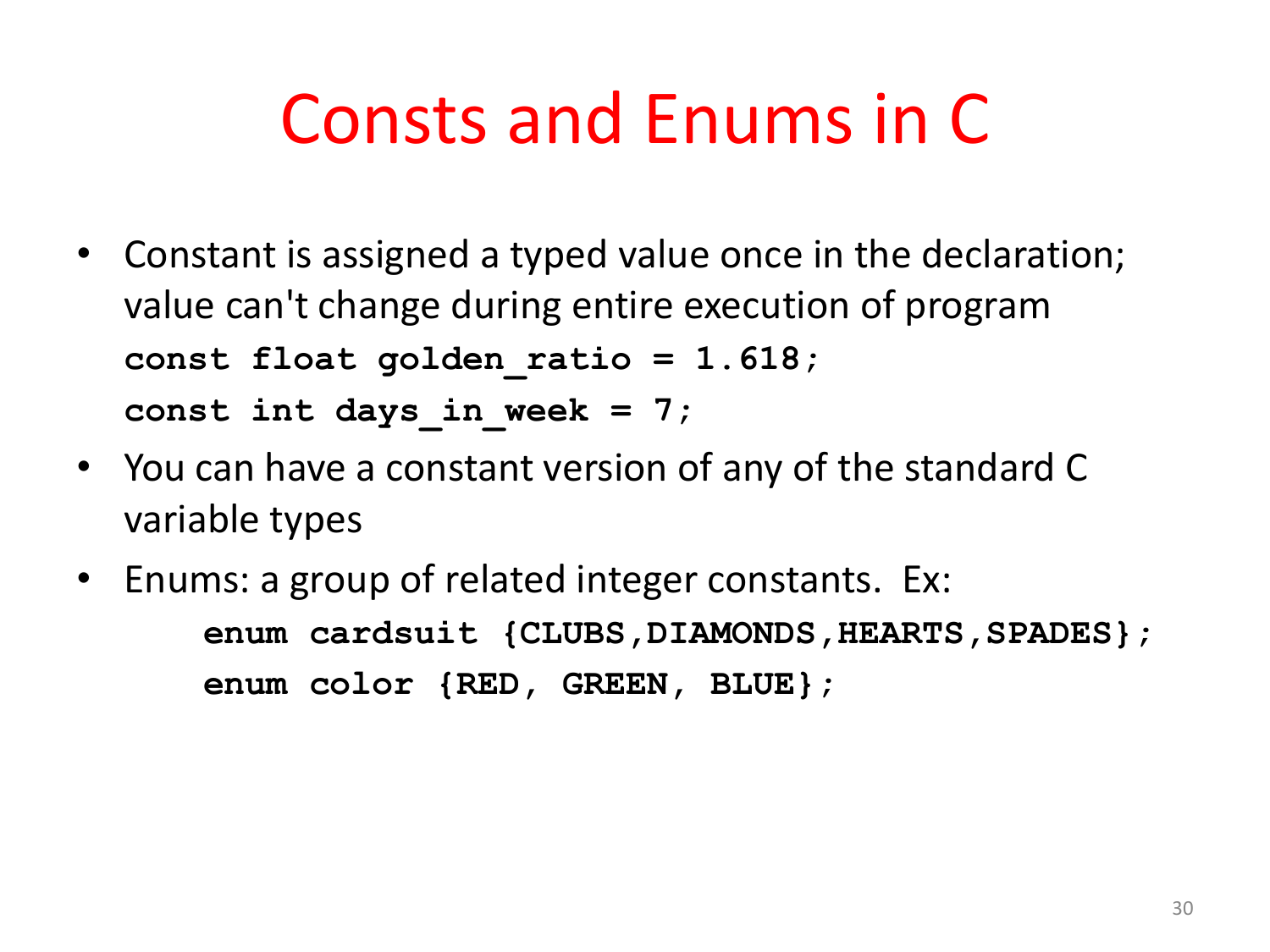Compare "#define PI 3.14" and "const float  $pi=3.14"$  – which is true?

A: Constants "PI" and "pi" have same type

B: Can assign to "PI" but not "pi"

C: Code runs at same speed using "PI" or "pi"

D: "pi" takes more memory space than "PI"

E: Both behave the same in all situations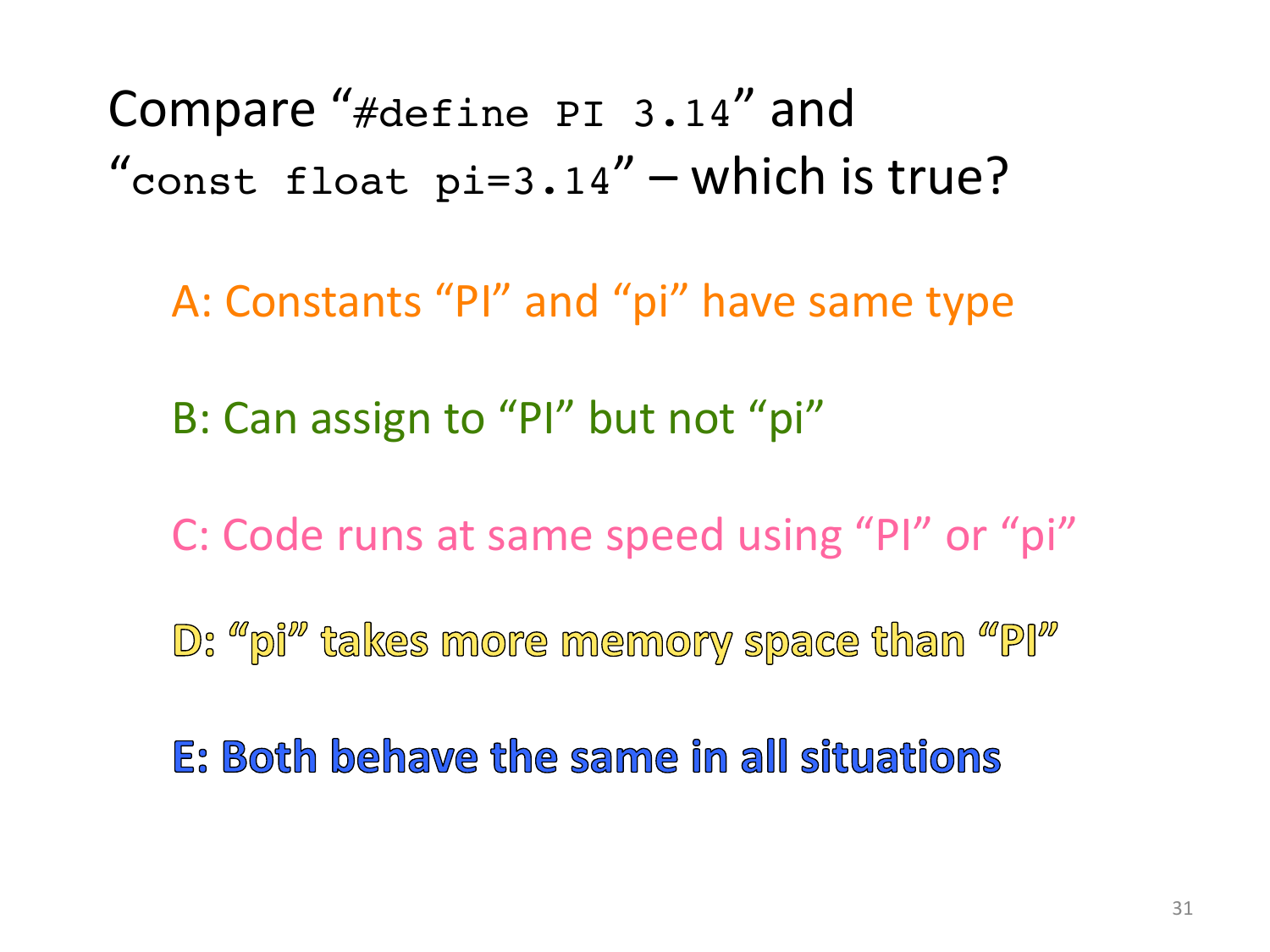# Agenda

- Everything is a Number
- Compile vs. Interpret
- Administrivia
- Quick Start Introduction to C
- Pointers
- And in Conclusion, ...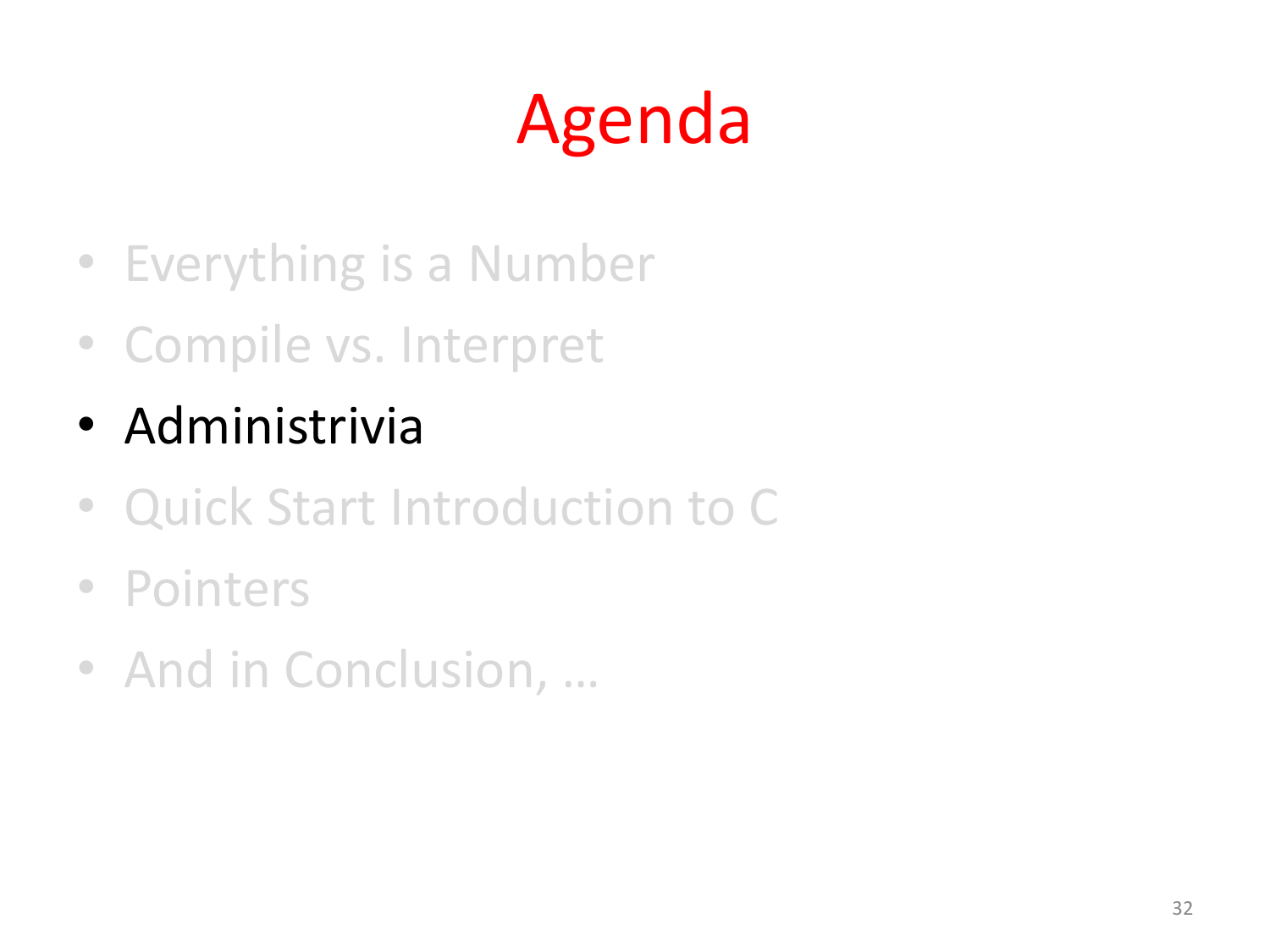#### Administrivia

- Find a partner for the lab. Inform your lab TA about your partner selection during lab 1. Partner teams should be 2 persons – there can be exactly one 3 person lab team per lab.
- Labs start next week! Check your schedule! You cannot get checked without a partner!
- The tasks for Lab 1 are posted on the website. Prepare for it over the weekend.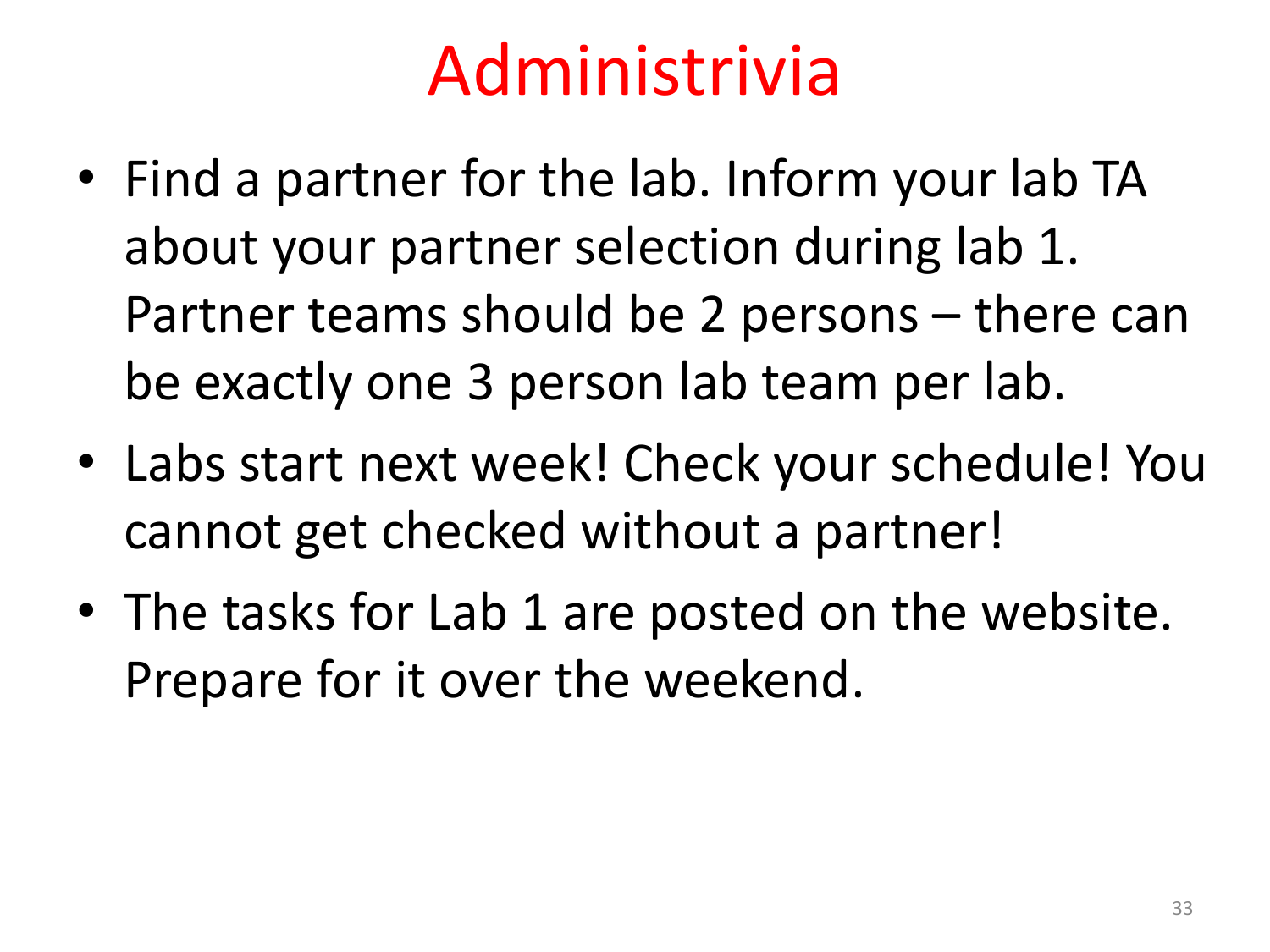#### Administrivia

- We have registered you for Autolab yesterday night.
- HW1 is available on Autolab. Due next Thursday.
- Website is down. Hopefully will be up soon. Slides will be posted on piazza for now. Maybe Lab  $1$ , too.
- Register in piazza! Will be part of your grade!  $-$  There are also apps for your phone...

**Student Enrollment** 

..out of 157 (estimated) Edit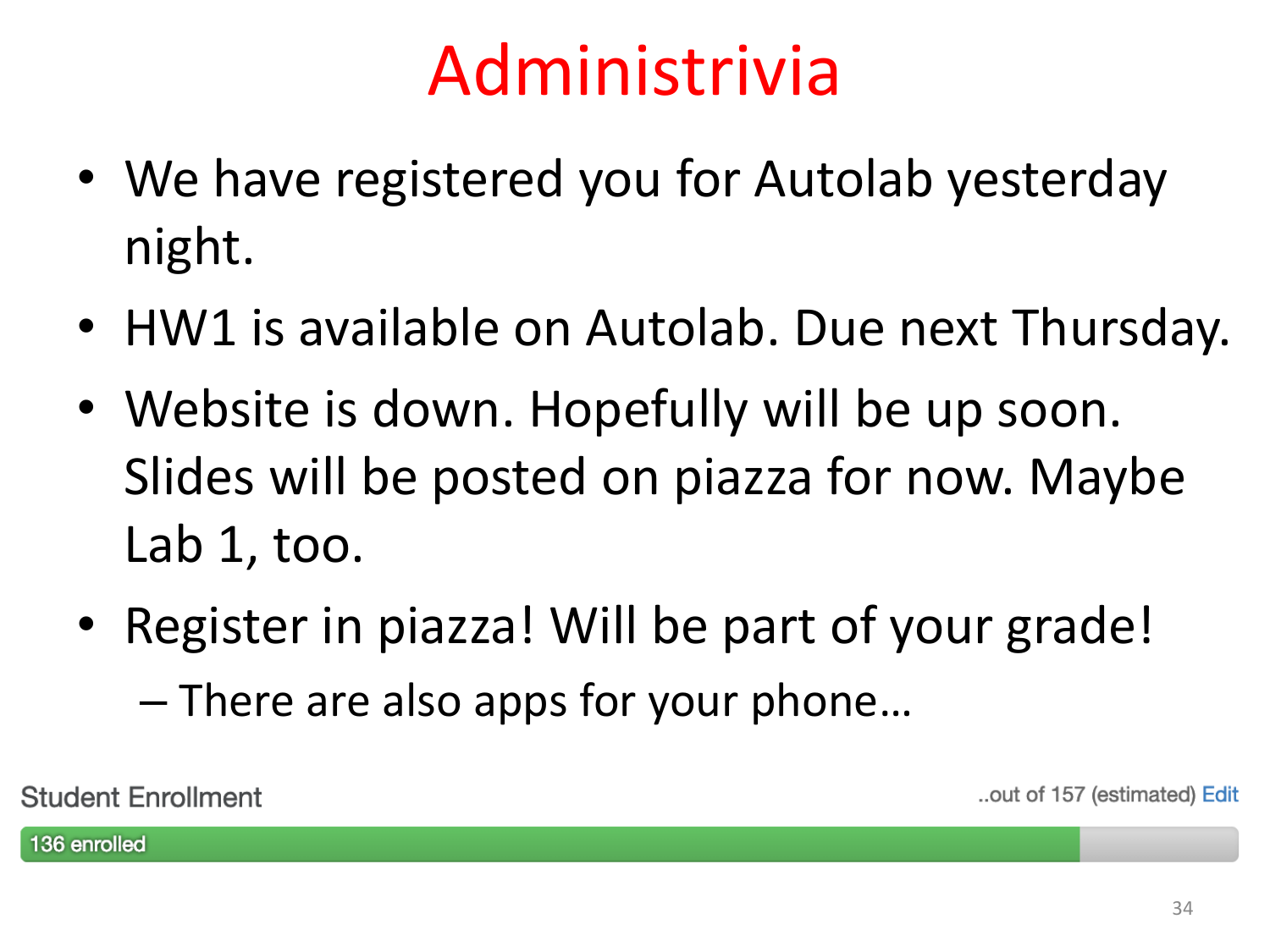# Agenda

- Everything is a Number
- Compile vs. Interpret
- Administrivia
- Quick Start Introduction to C
- Pointers
- And in Conclusion, ...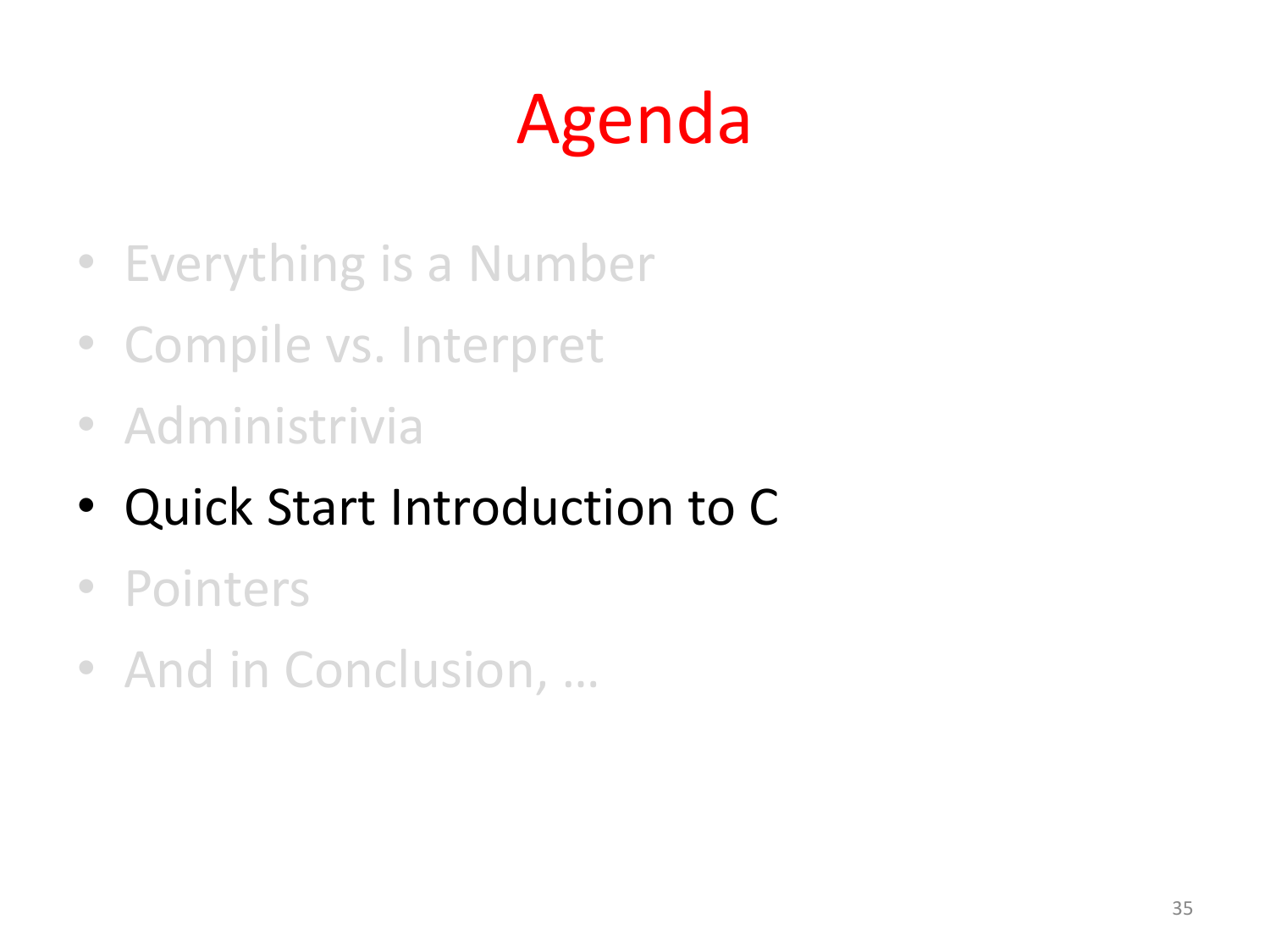## Typed Functions in C

```
int number_of_people ()
{
  return 3;
```

```
}
```
**{**

**}**

```
float dollars_and_cents ()
```

```
return 10.33;
```

```
}
```

```
int sum ( int x, int y)
{
```

```
return x + y;
```
- You have to *declare* the type of data you plan to return from a function
- Return type can be any C variable type, and is placed to the left of the function name
- You can also specify the return type as **void**
	- $-$  Just think of this as saying that no value will be returned
- Also necessary to declare types for values passed into a function
- Variables and functions MUST be declared before they are used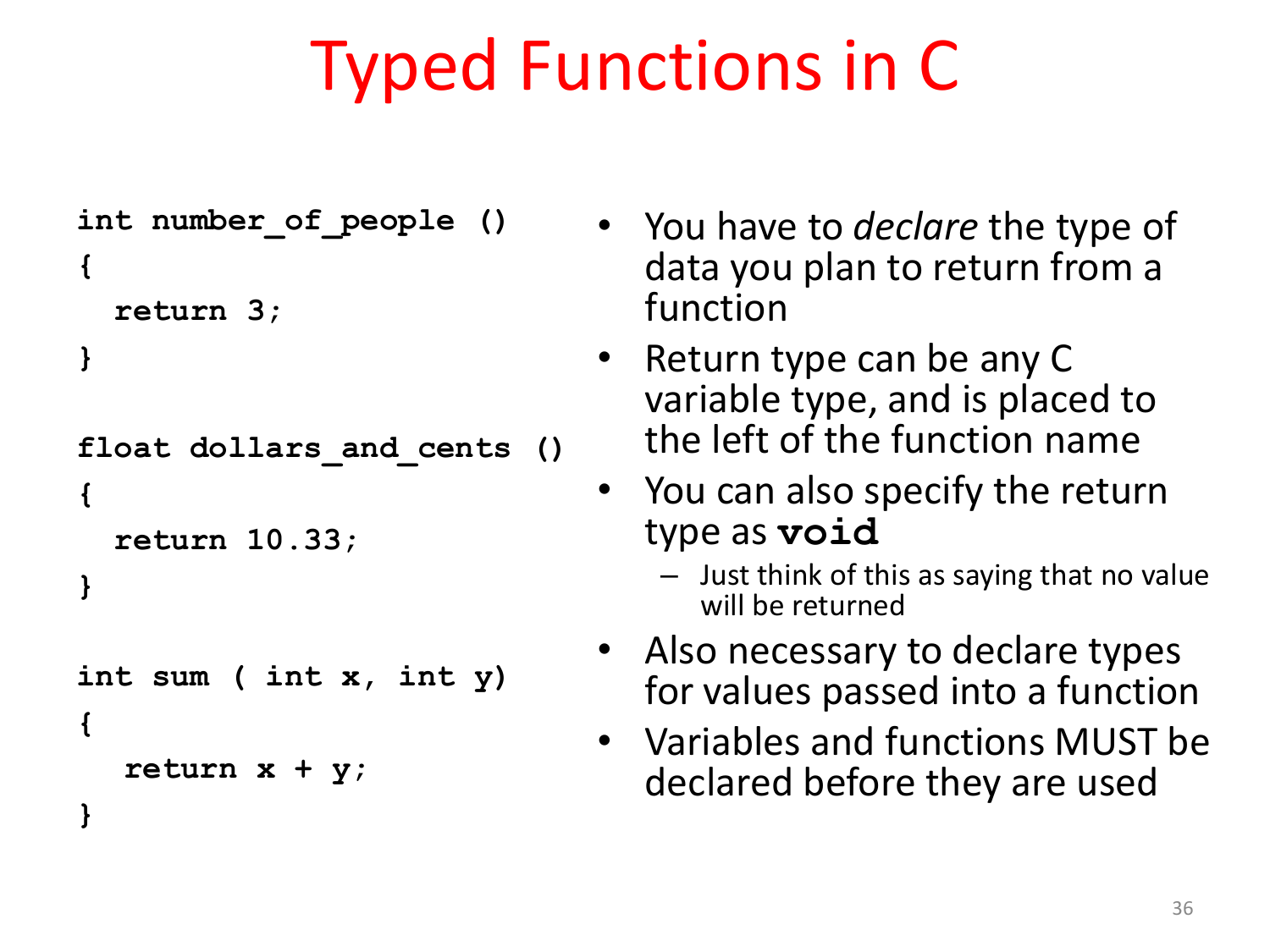#### Structs in C

• Structs are structured groups of variables, e.g.,

```
typedef struct {
  int length_in_seconds;
  int year_recorded;
} Song;
```
Dot notation:  $x \cdot y = y$  alue

```
Song song1;
```

```
song1.length_in_seconds = 213;
song1.year recorded = 1994;
```

```
Song song2;
```

```
song2.length_in_seconds = 248;
song2.year recorded = 1988;
```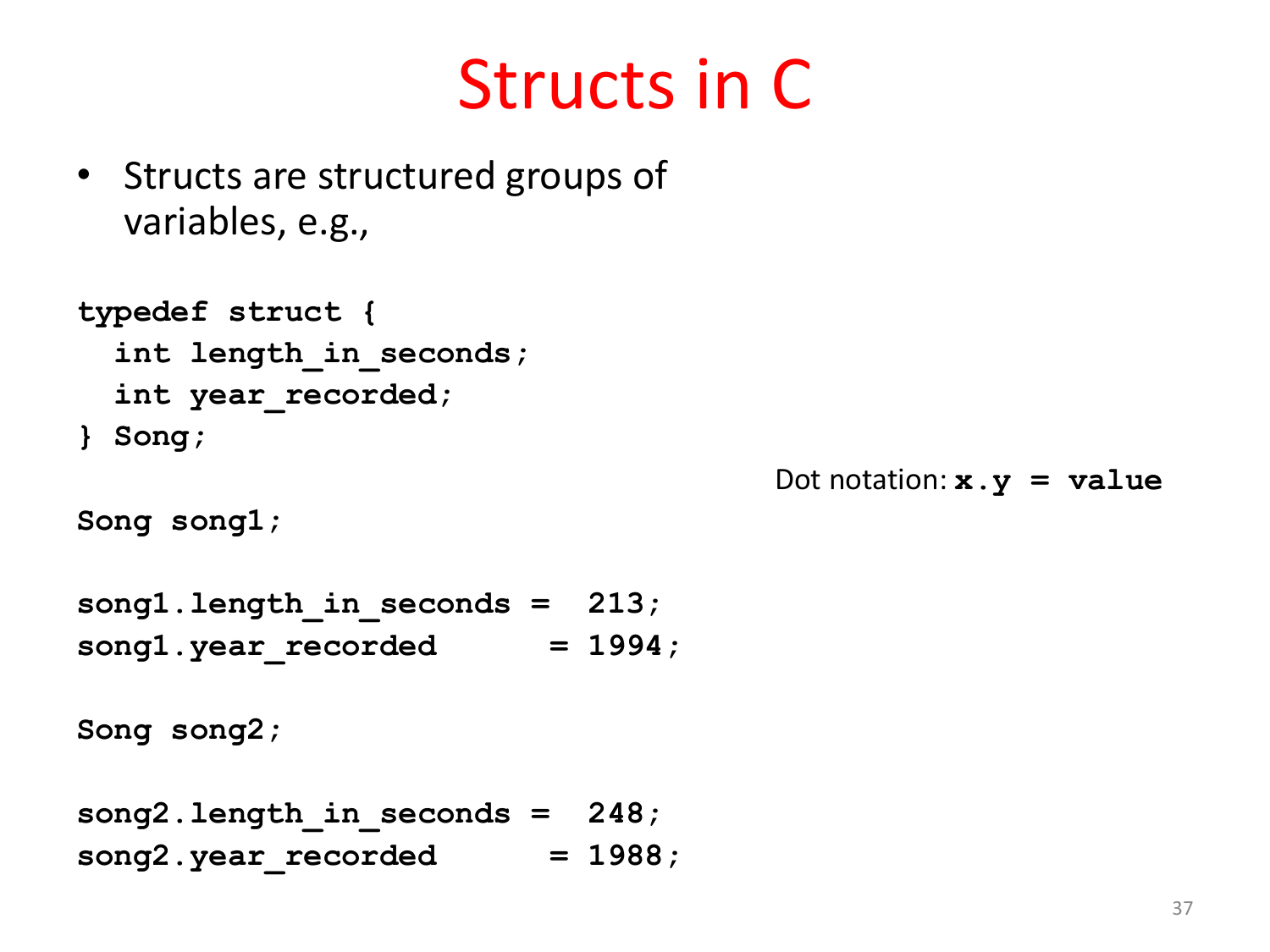#### A First C Program: Hello World

```
Original C:
main()
{
  printf("\nHello World\n");
}
                                ANSI Standard C:
                                #include <stdio.h>
                                int main(void)
                                 {
                                  printf("\nHello World\n");
                                   return 0;
                                 }
```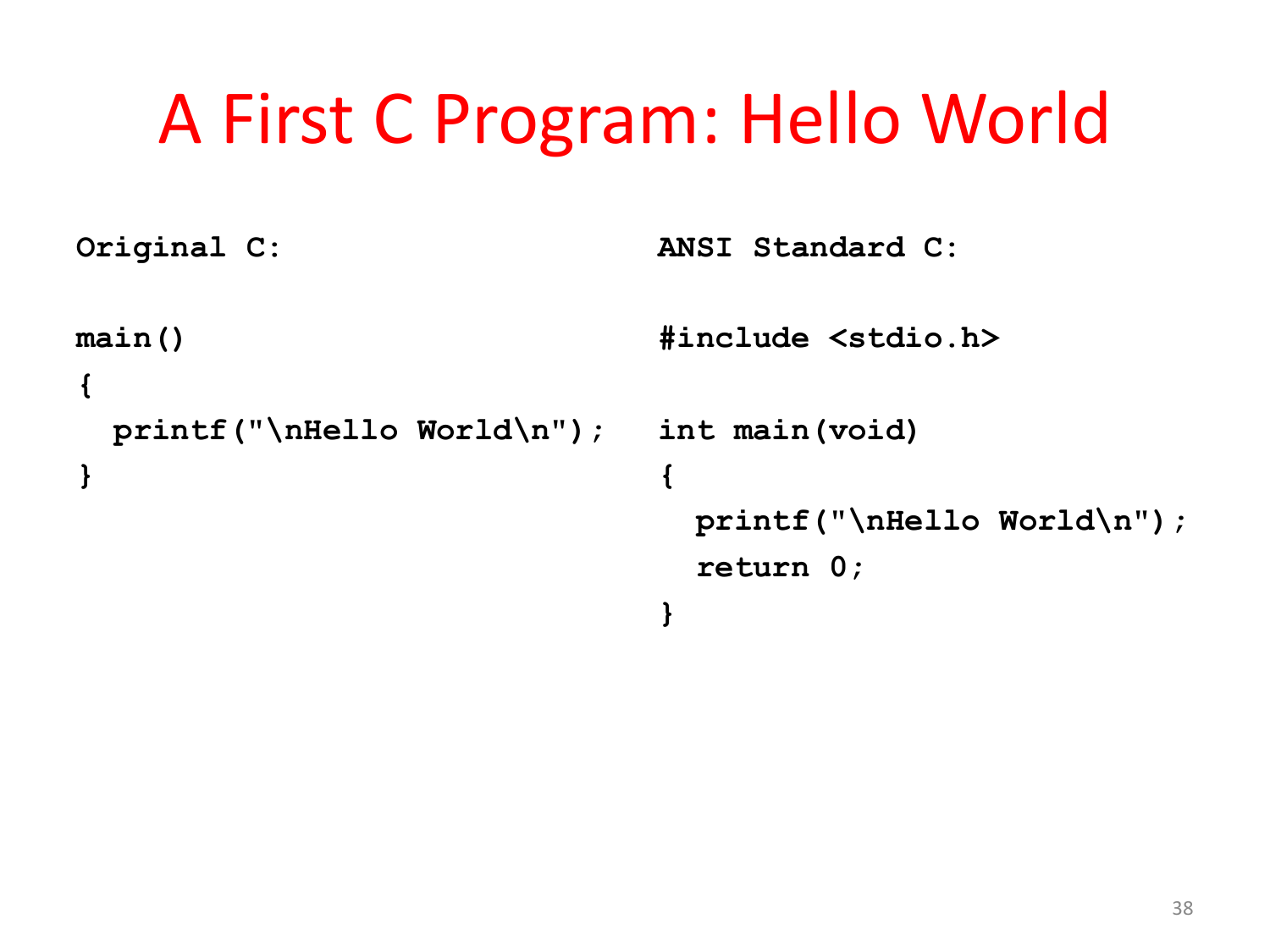## C Syntax: main

- When C program starts
	- C executable a.out is loaded into memory by operating system (OS)
	- $-$  OS sets up stack, then calls into C runtime library,
	- $-$  Runtime 1<sup>st</sup> initializes memory and other libraries,
	- $-$  then calls your procedure named main ()
- We'll see how to retrieve command-line arguments in main() later...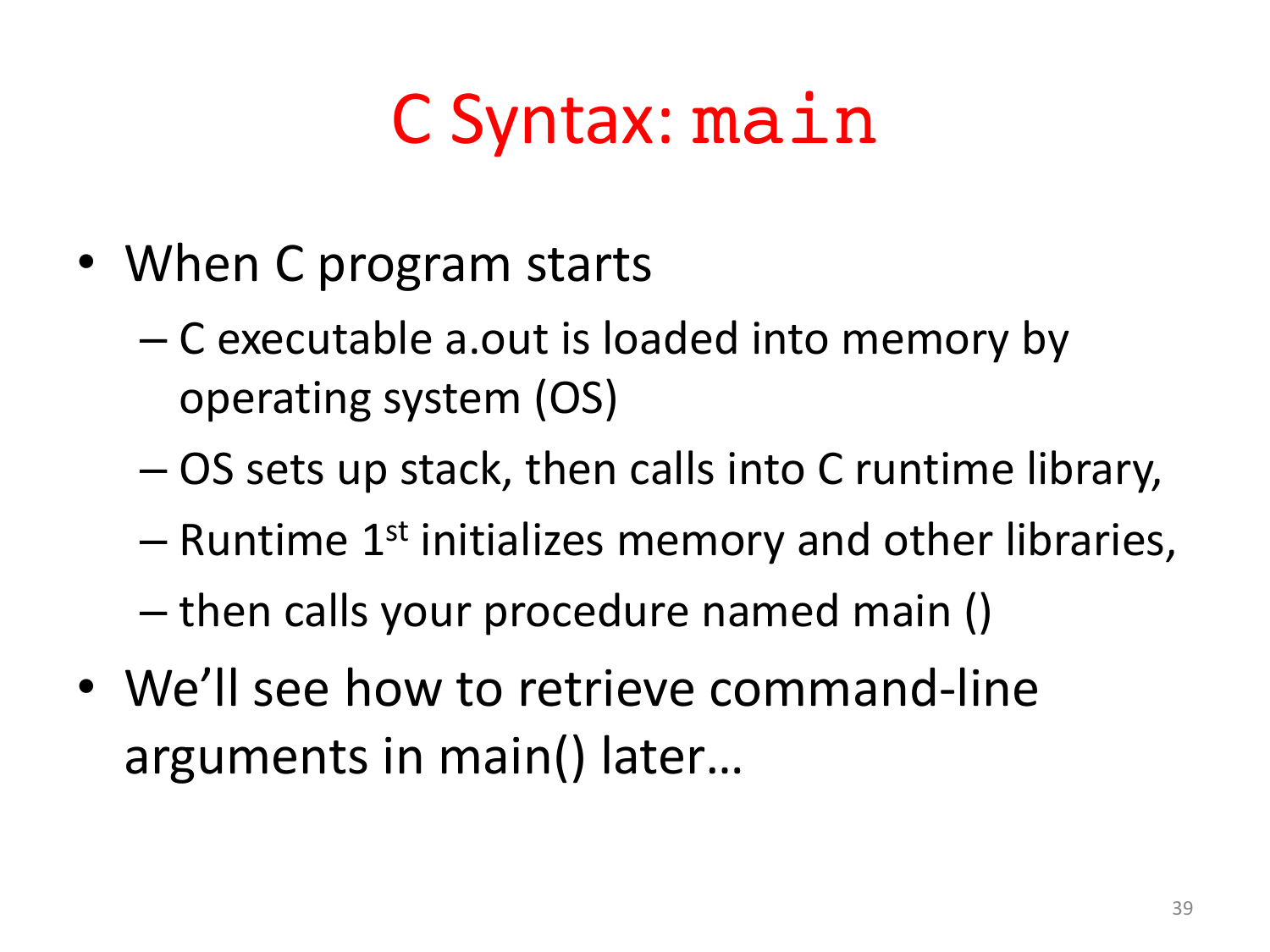#### A Second C Program: Compute Table of Sines

```
#include <stdio.h>
#include <math.h>
int main(void)
{
    int angle_degree;
    double angle_radian, pi, value;
    /* Print a header */
    printf("\nCompute a table of the 
   sine function\n\n");
    /* obtain pi once for all */
    /* or just use pi = MPI, where *//* M_PI is defined in math.h */
   pi = 4.0*atan(1.0);
   printf("Value of PI = f(\ln \ln \frac{n}{n})pi);
                                         printf("angle Sine \n");
                                         angle_degree = 0;
                                         /* initial angle value */
                                         /* scan over angle */
                                         while (angle_degree <= 360)
                                            {
                                            }
                                         return 0;
                                        }
```

```
/* loop until angle_degree > 360 */
      angle_radian = pi*angle_degree/180.0;
      value = sin(angle_radian);
      printf (" %3d %f \n ", 
                angle_degree, value);
      angle_degree = angle_degree + 10; 
      /* increment the loop index */
```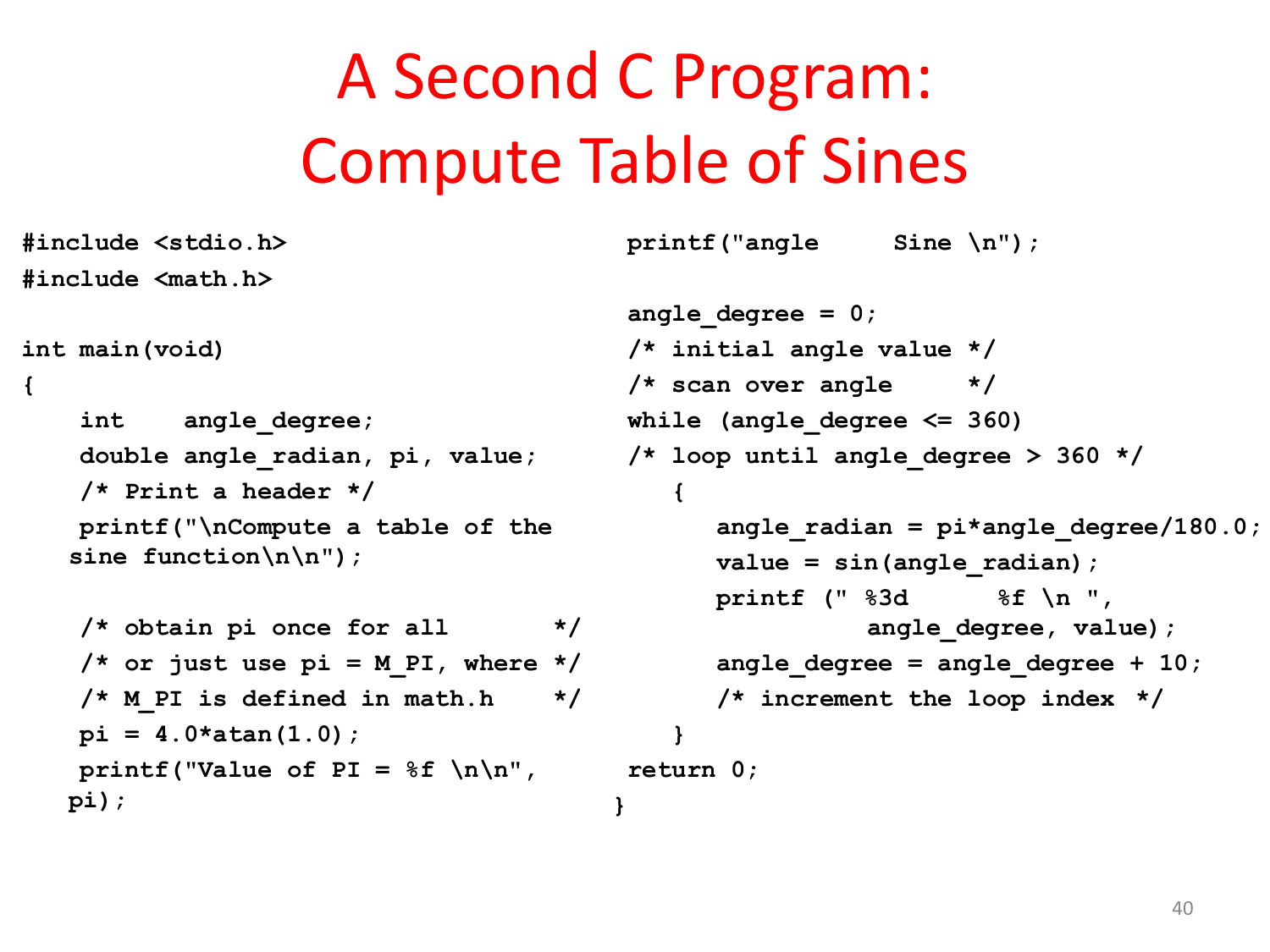**Compute a table of the sine function**

**Value of PI = 3.141593** 

| angle      | Sine            |
|------------|-----------------|
| 0          | 0.000000        |
| 10         | <b>0.173648</b> |
| 20         | <b>0.342020</b> |
| 30         | 0.500000        |
| 40         | 0.642788        |
| 50         | <b>0.766044</b> |
| 60         | <b>0.866025</b> |
| 70         | 0.939693        |
| 80         | 0.984808        |
| 90         | 1.000000        |
| 100        | 0.984808        |
| <b>110</b> | 0.939693        |
| 120        | <b>0.866025</b> |
| 130        | <b>0.766044</b> |
| <b>140</b> | 0.642788        |
| 150        | 0.500000        |
| <b>160</b> | 0.342020        |
| <b>170</b> | 0.173648        |
| <b>180</b> | <b>0.000000</b> |

#### Second C Program Sample Output

| 190 | -0.173648                  |
|-----|----------------------------|
| 200 | 0.342020<br>$\blacksquare$ |
| 210 | 0.500000<br>$\blacksquare$ |
| 220 | 0.642788<br>$\blacksquare$ |
| 230 | $-0.766044$                |
| 240 | $-0.866025$                |
| 250 | -0.939693                  |
| 260 | $-0.984808$                |
| 270 | $-1.000000$                |
| 280 | -0.984808                  |
| 290 | -0.939693                  |
| 300 | -0.866025                  |
| 310 | -0.766044                  |
| 320 | $-0.642788$                |
| 330 | $-0.500000$                |
| 340 | $-0.342020$                |
| 350 | $-0.173648$                |
| 360 | $-0.000000$                |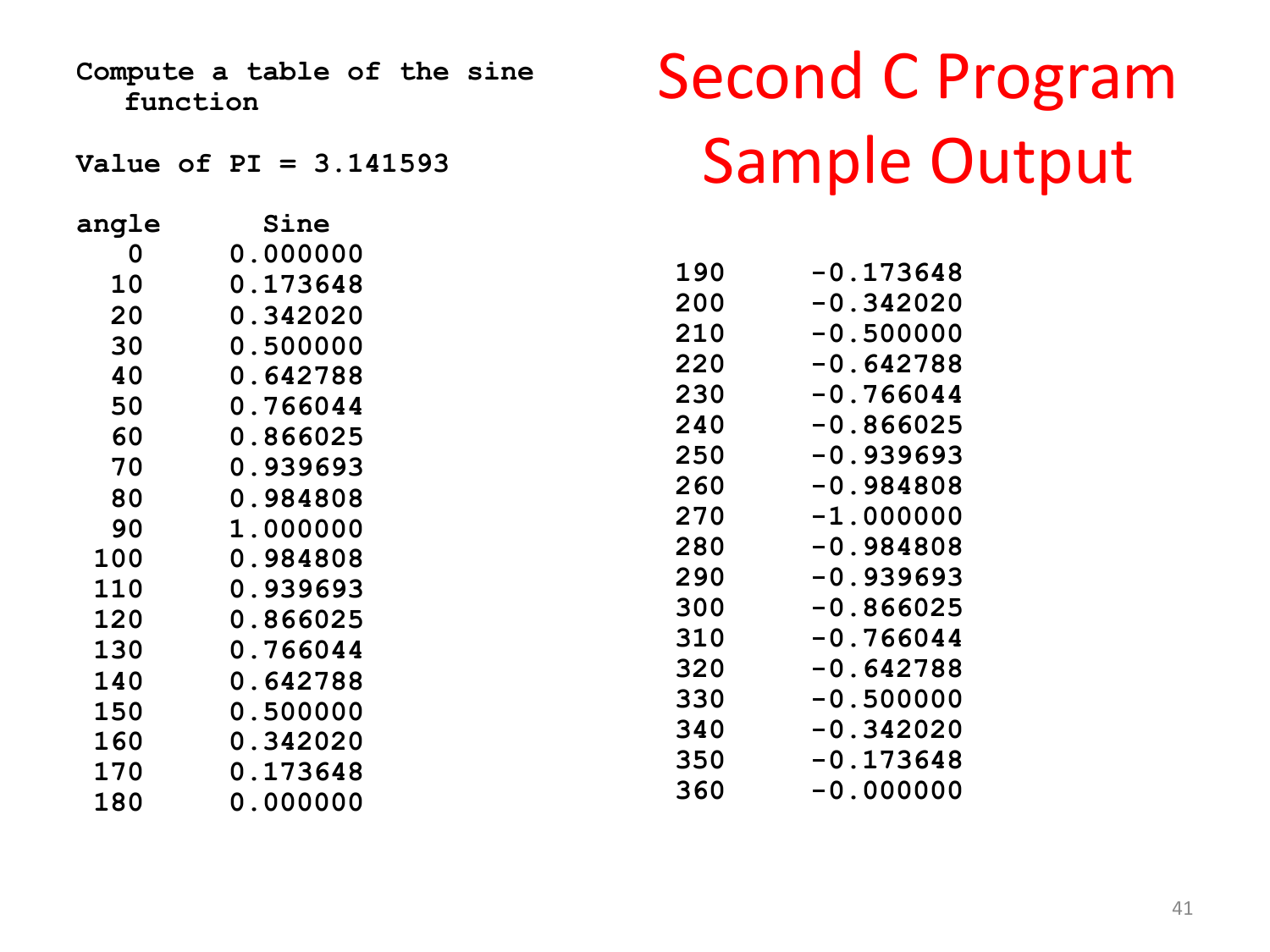#### C Syntax: Variable Declarations

- All variable declarations must appear before they are used (e.g., at the beginning of the block)
- A variable may be initialized in its declaration; if not, it holds garbage!
- Examples of declarations:

```
– Correct: {
          int a = 0, b = 10;
          ...
-Incorrect: for (int i = 0; i < 10; i++)}
```
*Newer C standards are more flexible about this, more later*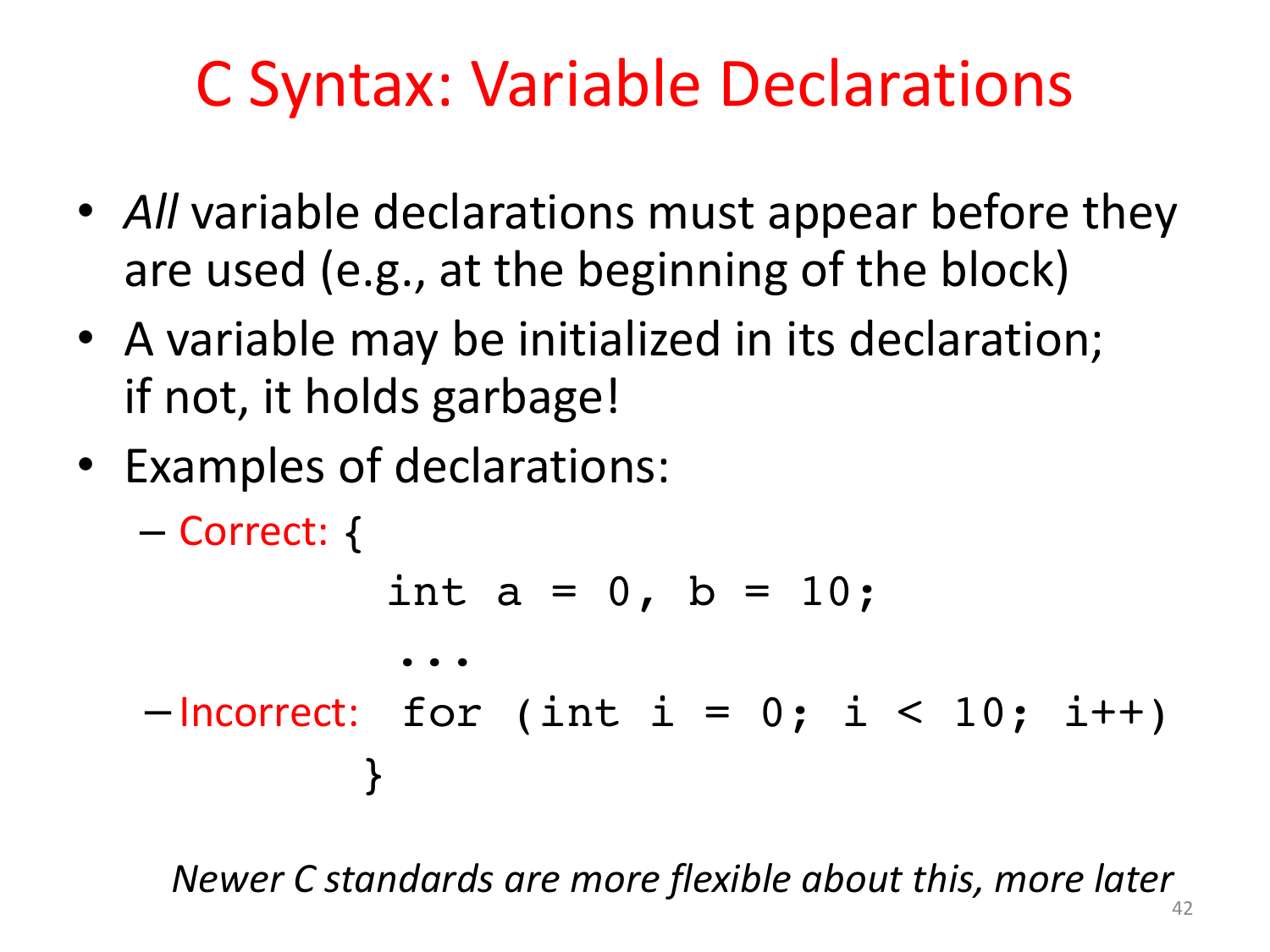# C Syntax : Control Flow (1/2)

- Within a function, remarkably close to Java constructs in terms of control flow
	- **if-else**
		- **if (expression) statement**
		- **if (expression) statement1 else statement2**
	- **while**
		- **while (expression) statement**
		- **do**

**statement**

**while (expression);**